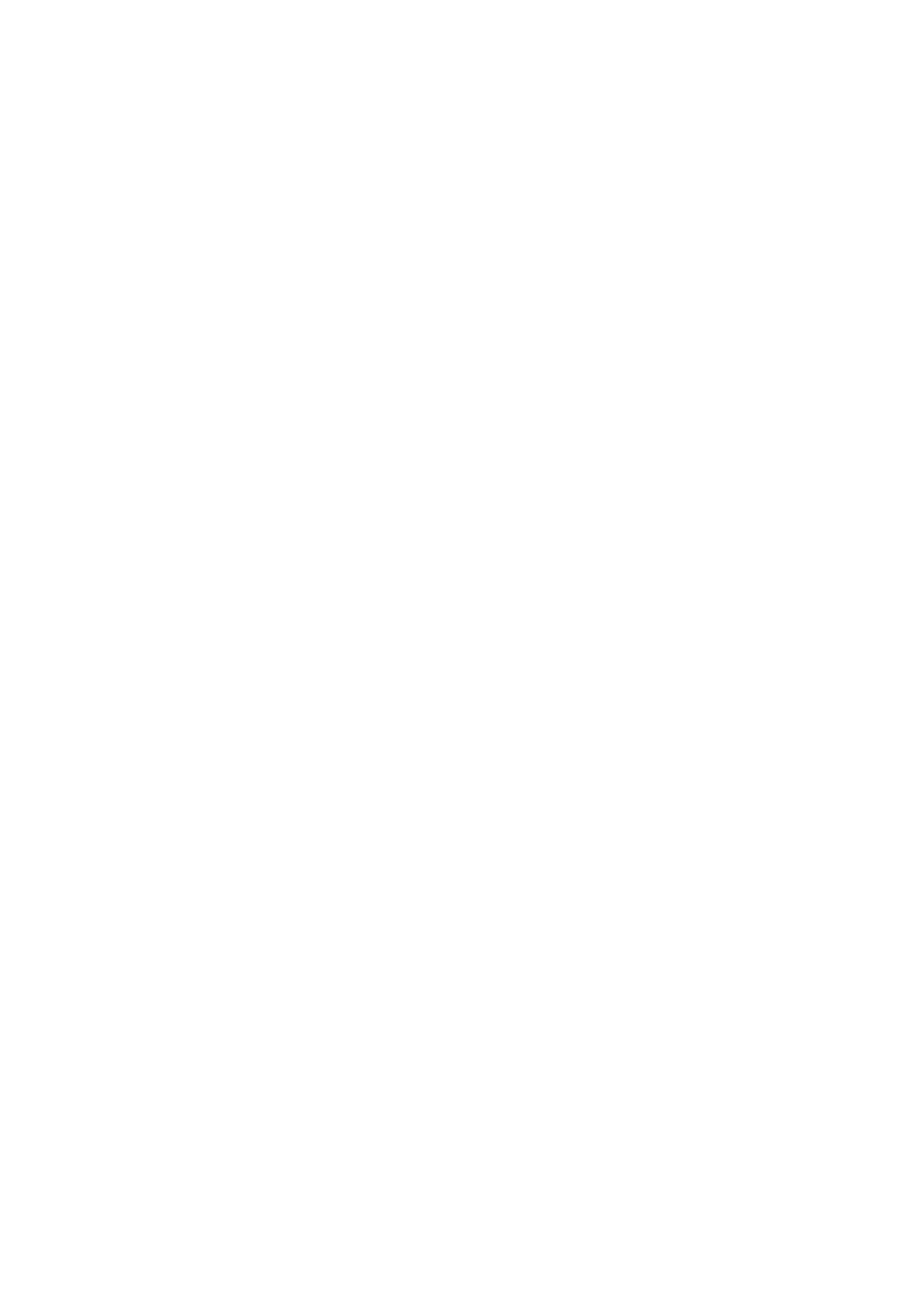| <b>I. Summary</b>                                                                                                                                                           | $\overline{\mathbf{2}}$                            |
|-----------------------------------------------------------------------------------------------------------------------------------------------------------------------------|----------------------------------------------------|
| II. Economic outlook in advanced economies                                                                                                                                  | 3                                                  |
| <b>TT.1 Euro area</b><br><b>II.2 United States</b><br>II.3 Germany<br>II.4 Japan<br><b>III. Economic outlook in BRIC countries</b>                                          | 3<br>4<br>5<br>5<br>6                              |
| III.1 China<br>III.2 India<br><b>III.3 Russia</b><br>III.4 Brazil<br>IV. Outlook of exchange rates vis-à-vis the US dollar                                                  | 6<br>$\frac{6}{7}$<br>$\overline{\mathbf{z}}$<br>8 |
| <b>V. Commodity market developments</b>                                                                                                                                     | 9                                                  |
| V.1 Oil and natural gas<br>V.2 Other commodities<br><b>VI. Focus</b>                                                                                                        | 9<br>10<br>11                                      |
| Changes in FDI inflows and FDI returns in the Czech Republic and Central European countries<br><b>A. Annexes</b>                                                            | -11<br>15                                          |
| A1. Changes in GDP predictions for 2014<br>A2. Changes in inflation predictions for 2014<br>A3. List of abbreviations<br>A4. List of thematic articles published in the GEO | 15<br>15<br>15<br>16                               |

**Cut-off date for data** 13 - 17 October 2014

**CF survey date** 13 October 2014

#### **GEO publication date** 24 October 2014

#### **Notes to charts**

ECB and Fed: midpoint of the range of forecasts.

The arrows in the GDP and inflation outlooks indicate the direction of revisions compared to the last GEO. If no arrow is shown, no new forecast is available. Asterisks indicate first published forecasts for given year.

Forecasts for EURIBOR and LIBOR rates are based on implied rates from interbank market yield curve (FRA rates are used from 4M to 15M and adjusted IRS rates for longer horizons). Forecasts for German and US government bond yields (10Y Bund and 10Y Treasury) are taken from CF.

#### **Editors and authors**

| Luboš Komárek                       | Oxana Babecká<br>Kucharčuková             | Tomáš Adam                          | <b>Filip Novotný</b>                        | <b>Milan Klíma</b> |
|-------------------------------------|-------------------------------------------|-------------------------------------|---------------------------------------------|--------------------|
| lubos.komarek@cnb.cz                | oxana.babecka-<br>kucharcukova@cnb.cz     | tomas.adam@cnb.cz                   | filip.novotny@cnb.cz                        | milan.klima@cnb.cz |
| Editor-in-chief<br>Summary          | Editor<br>III.1 Russia<br>III.3 China     | Editor<br>II.1 Eurozone             | <b>II.2 United States</b>                   | II.3 Germany       |
| Soňa Benecká<br>sona.benecka@cnb.cz | Lucie Matějková<br>lucie.matejkova@cnb.cz | Jan Hošek<br>jan2461.hosek@cnb.cz   | Vladimír Žďárský<br>vladimir.zdarsky@cnb.cz |                    |
|                                     |                                           |                                     |                                             |                    |
| II.4 Japan                          | III.2 India<br>III.4 Brazil               | V. Commodity market<br>developments | Focus                                       |                    |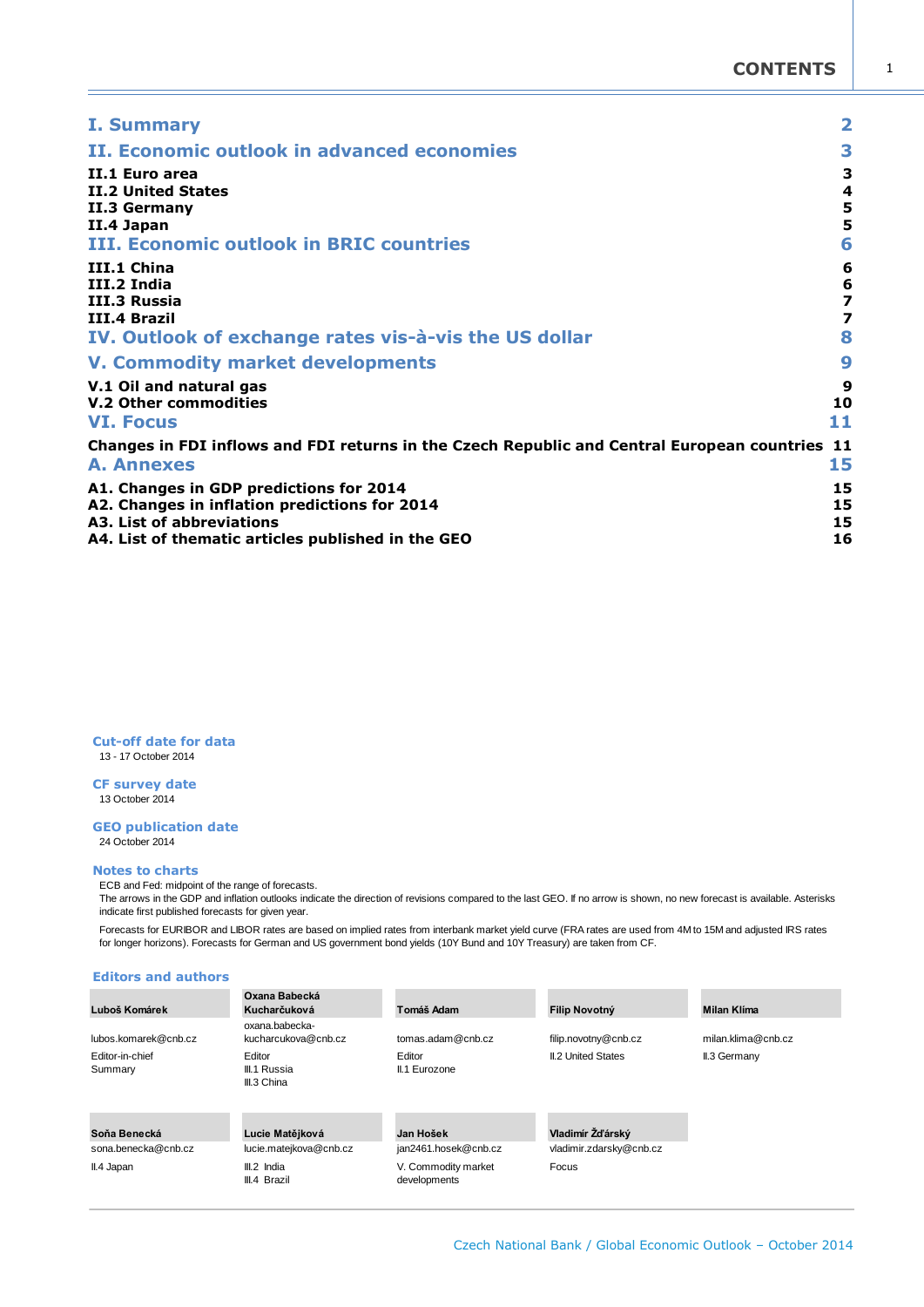<span id="page-3-0"></span>The October issue of Global Economic Outlook presents its regular overview of recent and expected developments in selected territories, focusing on key economic variables: inflation, GDP growth, leading indicators, interest rates, exchange rates and commodity prices. In this issue, we also analyse the changes in FDI inflows and FDI returns in the Czech Republic and Central European countries. FDI returns have been much higher (especially since 2008) in the Czech Republic than in the other Central European countries. This is due to the structure of FDI, the absence of additional tax measures reducing FDI earnings and to differences in the scale and sectoral effects of the economic and financial crisis.

The picture of economic growth in advanced countries is crystallising into two main tendencies. The first indicates that the US economy, which is recording robust growth for the fourth consecutive year, will remain the main driver of economic performance. The strongest world economy is expected to grow by more than 3% next year. The PMI is also still indicating a solid rate of US growth. The second tendency, however, consists in gradually worsening economic outlooks for other advanced countries. The countries of the euro area, including its traditional economic engine Germany, have recorded a visible deterioration in expected economic performance. Deteriorating outlooks are evident not only in terms of economic growth, but also in terms of subdued price inflation. The outlooks for the Japanese economy are also a cause for some concern, as the optimistic outlook for an economic recovery has yet to materialise and a further step towards fiscal sustainability is thus endangered.

The outlooks for the BRIC countries remain mixed. Despite none-too-optimistic news, the Chinese economy is best off, as it will remain able to keep its rate of growth above 7% amid relatively low inflation. By contrast, Russia is showing the weakest growth of the emerging economies under review. This mainly reflects the sanctions imposed on it by the international community. The Russian economy is thus on the brink of recession in a situation of rising inflation and a steadily depreciating rouble. Similarly, the outlooks for Brazil are still none too bright. Its GDP growth rate will remain very low (below 2%) amid fairly high inflation and a weakening real. By contrast, the outlooks for the Indian economy are still mostly positive, with growth expected to increase gradually and the disinflationary trend expected to continue into 2015, when inflation should drop below 7%.

The outlooks for euro area interest rates are very low due to a further easing of monetary policy by the ECB, and there is no sign of them rising before the end of 2015. As for the USA, interest rates might start to increase in the second half of 2015. According to Consensus Forecasts, the US dollar will appreciate against all the monitored currencies over the one-year horizon, except for a modest weakening against the Chinese renminbi and against the Russian rouble if the conflict in Ukraine calms down.

Oil prices shifted visibly downwards at the end-2015 forecast horizon and are expected to stand at around USD 90 a barrel at the one-year horizon. Nevertheless, owing to a stronger dollar, the effects of cheaper oil will not be felt by consumers who do not pay in dollars. The outlooks also suggest a pronounced decline in natural gas prices, which will be larger than the rise in oil prices. Agricultural commodity markets recorded a decline in prices thanks to a good harvest worldwide, although the current developments and outlook are slightly rising at the end-2015 horizon. Industrial metals prices, by contrast, declined slightly further last month and have a slightly rising outlook.



## **Available PMI time series for countires monitored in the GEO**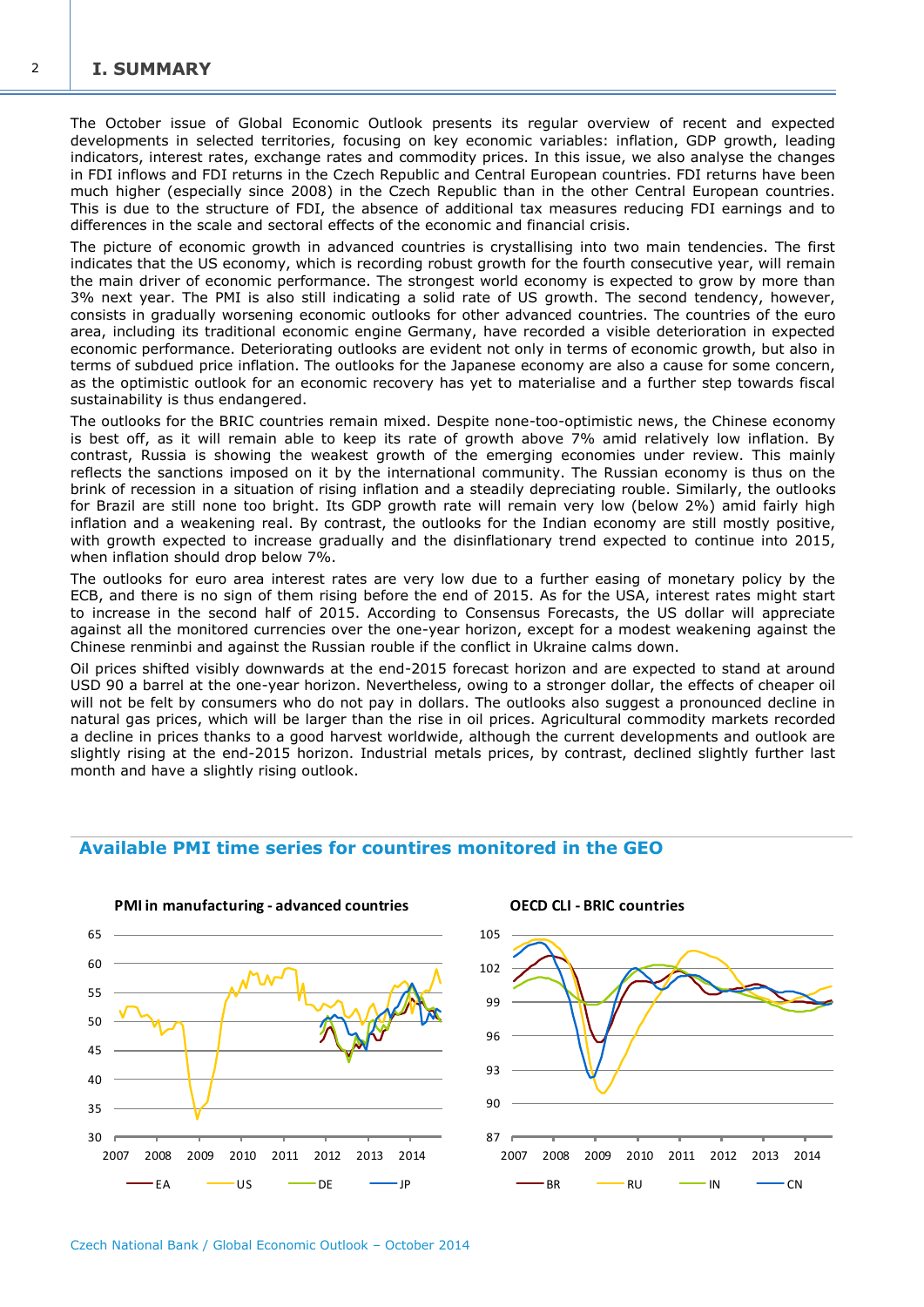#### <span id="page-4-0"></span>**II.1 Euro area**

Growth in the euro area was flat in 2014 Q2, and the available data for Q3 signal continued subdued growth. In August, the industrial production index declined by 1.8% compared to July, with a strong contribution from the hitherto engin of the euro area, Germany, where industrial production fell by 4.3%. This gave rise to concerns of recession both in Germany, whose economy contracted in Q2, and in the euro area as a whole. Leading indicators are also unfavourable. The PMI in manufacturing declined to a 14 month low in September (50.3). New orders were particularly worrisome, decreasing for the first time in more than a year. The ZEW economic sentiment indicator is just above the level signalling stagnation. The negative developments are reflected in revisions to the new CF, IMF and OECD outlooks. According to them, the economy should grow by 0.8% this year and accelerate by less than 0.5 pp next year.

Inflation decreased from 0.4% in August to 0.3% in September, the lowest level since October 2009. Five euro area countries recorded year-on-year falls in the price level. The decline was due to smaller contributions of all consumer basket components except food. A longer period of low inflation is also expected at the forecast horizon in the euro area, with the October CF and the IMF's WEO revising their forecasts slightly downwards. According to the two forecasts, inflation should stand at 0.5% this year and rise to 1% and 0.9% respectively next year. On 18 September, the ECB launched the first round of targeted longer-term refinancing operations (TLTROs), but their take-up was well below market expectations. At its meeting in October, the ECB announced its intention to increase its balance sheet back to early-2012 levels. Further rounds of the TLTRO programme (the next in December 2014), direct purchases of the ABSs of non-financial corporations and the third covered bond purchase programme will be used to this end. The interest rate outlook path declined at the monitored maturities compared to the previous month.

3.0

**Inflation, %**



OECD-CLI EC-ICI EC-CCI ZEW-ES 7/14 100.8 -3.8 -8.3 48.1 8/14 100.7 -5.3 -10.0 23.70 9/14 -5.5 -11.4 14.20

2007 2008 2009 2010 2011 2012 2013 2014

OECD-CLI EC-ICI (rhs)

96 97  $98$ 

-80 -60  $-40$  $-20$ 

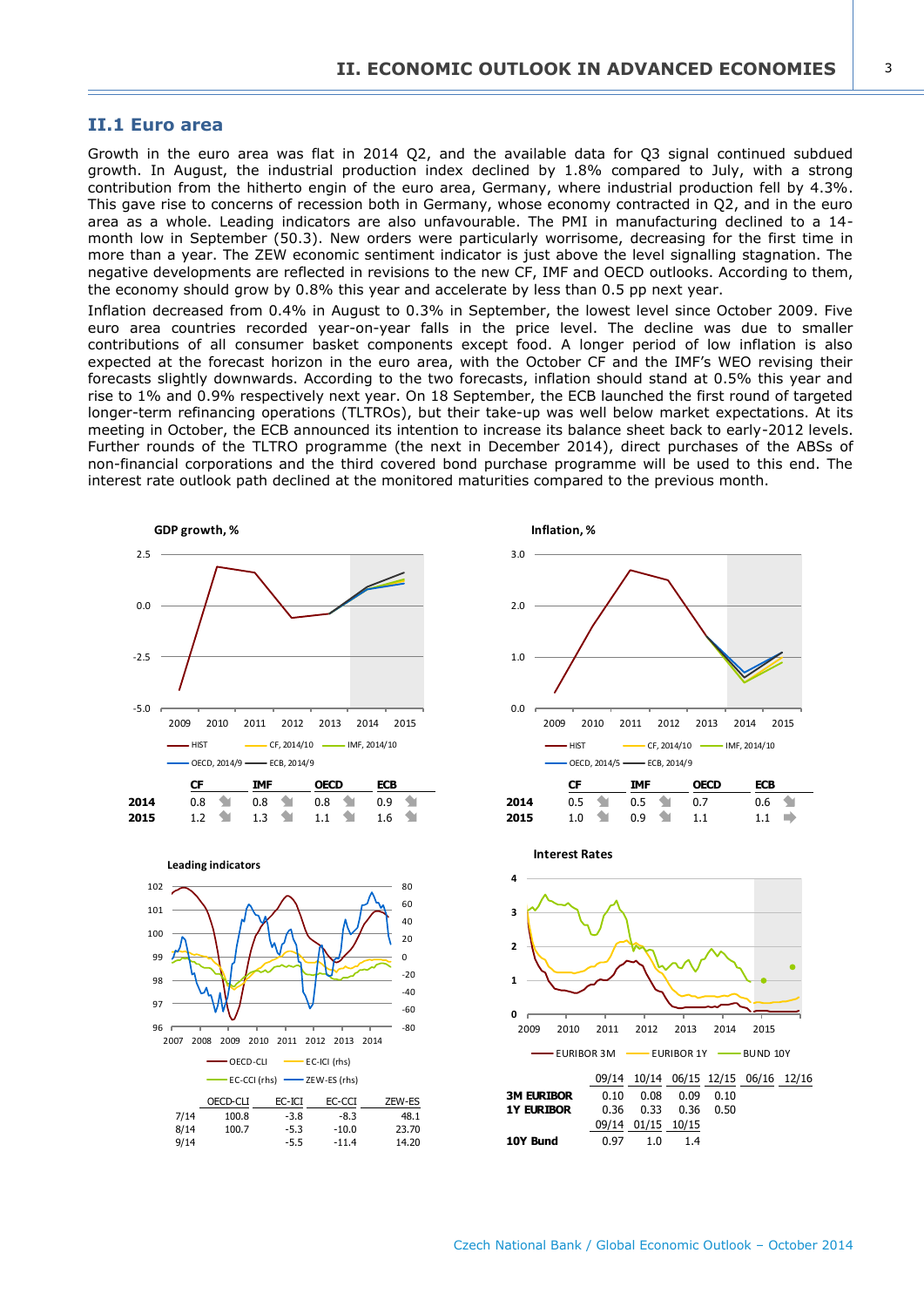## **II.2 United States**

The US GDP outlook for 2014 and 2015 is favourable compared to other advanced countries. Annual GDP growth was 2.2% in 2014 H1 and the same rate of growth is expected for the rest of the year. The economy is expected to pick up further in 2015 (by around 1 pp). All GDP components except government expenditure rose in 2014 Q2. The current account deficit has been stable at 2.3% and the government expenditure deficit at around 3% of GDP since early 2014. Industrial production growth remained positive in 2014 Q3. Although the manufacturing PMI leading indicator edged down in September, growth expectations prevail. The Michigan Consumer Sentiment Index improved in September, while consumer confidence (Conference Board) fell compared to the previous month. Retail sales at current prices continued to show year-on-year growth in September, but fell slightly in month-on-month terms in contrast to the previous 7 month period of expansion. The labour market is showing positive developments, with the unemployment rate falling below 6% in September. Consumer price inflation is expected to stay below 2%. According to CF, moreover, inflation expectations fell. Actual inflation slowed to 1.7% in August, down slightly from July. The lower inflation pressures are naturally stirring up a discussion about the Fed postponing its first interest rate hike. Market outlooks are indicating that the first rate increase will happen in mid-2015. However, the one-year outlook for ten-year bond yields fell slightly. The dollar continued to appreciate against the euro in October and CF expects it to appreciate by a further 4% at the one-year horizon.









**Interest Rates**

| <b>3M USD LIBOR</b> 0.23 0.23 0.38 0.82 |                   |  |  |
|-----------------------------------------|-------------------|--|--|
| <b>1Y USD LIBOR</b> 0.58 0.56 1.30 2.14 |                   |  |  |
|                                         | 09/14 01/15 10/15 |  |  |
| <b>10Y Treasury</b> $2.52$ $2.8$ $3.3$  |                   |  |  |

<span id="page-5-0"></span> $\overline{A}$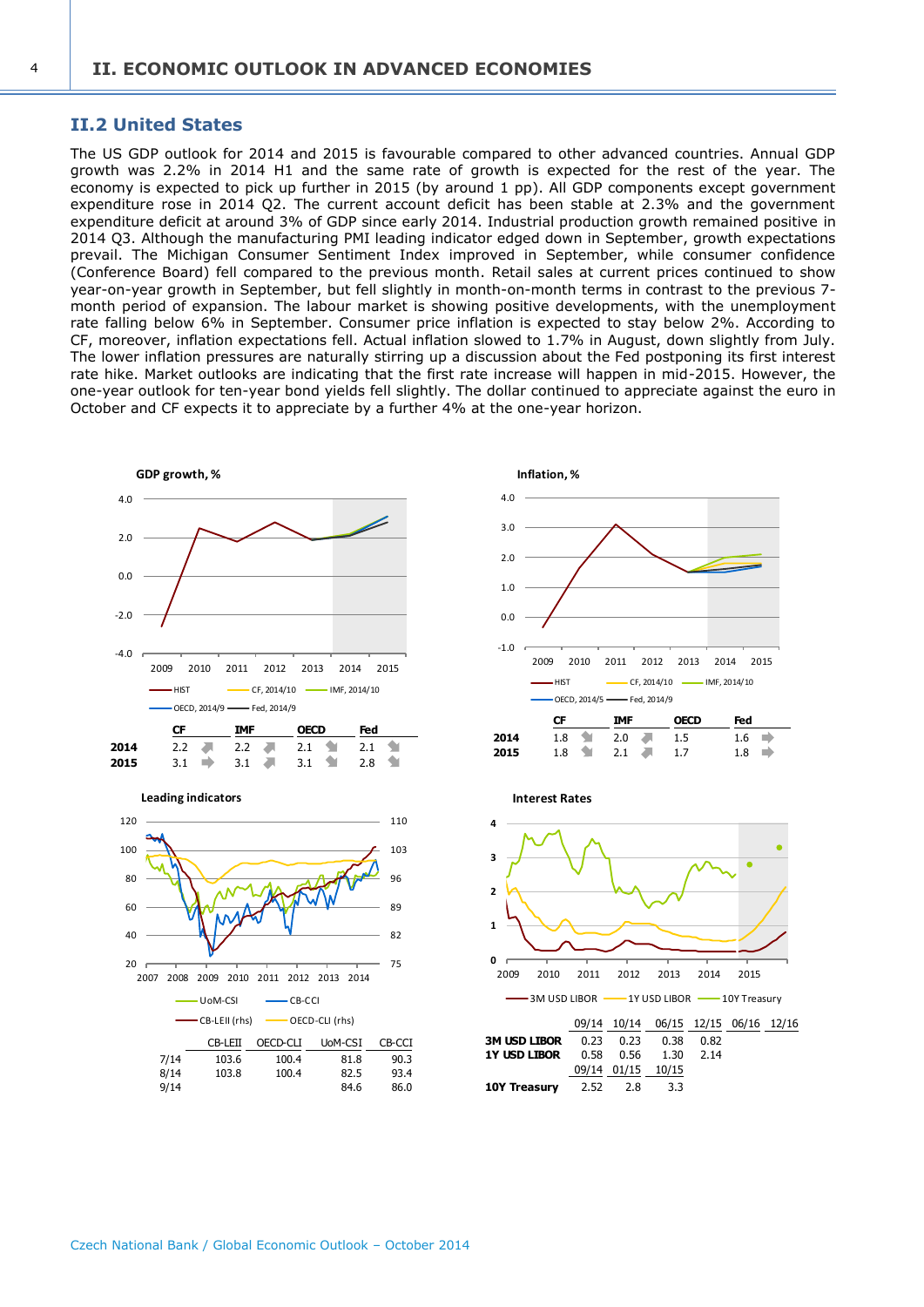#### <span id="page-6-0"></span>**II.3 Germany**

Economic growth in Germany weakened considerably in 2014 Q2 compared to Q1. No major improvement in economic growth is expected for Q3; a quarter-on-quarter stagnation or even a further economic decline cannot be ruled out. This is indicated by falls in industrial production (both monthly and annual), industrial orders and exports in August. Leading indicators mostly fell in August and September, and the PMI in industry even dropped slightly below 50 points. The unfavourable economic developments are mainly due to the crisis in Ukraine and weak global growth. The expected growth rates for 2014 and 2015 are falling sharply. In October, the German government reduced its outlook for the two years to 1.2% and 1.3% respectively and major German economic institutes likewise changed their estimates. Inflation remained at 0.8% for the third consecutive month. It is expected to rise slightly to 1.2% in the rest of this year.



#### **II.4 Japan**

The new figures on the Japanese economy have not convinced investors that the slowdown due to higher taxes was only temporary. Concerns are rising that further stimuli will be needed to boost the economy. Industrial output recorded an unexpected month-on-month decline of 1.5% in August, and the outlook for September is not very positive according to the PMI for manufacturing. Household consumption and real wages fell further in August. Inflation did not accelerate but slowed further in August in year-on-year terms (to 3.1% for core inflation excluding food and 3.3% for headline inflation). The new figures forced the central bank to repeat its commitment to ease monetary policy further if the economy and inflation diverge significantly from the forecast. On the other hand, the BoJ welcomed the depreciation of the yen against the dollar as a further boost for Japanese exporters. Given the new information, the October CF reduced its GDP growth outlook by 0.1 pp in 2014 and 2015 but left its inflation forecast unchanged. The IMF and the OECD also revised their growth forecasts for the Japanese economy downwards. Compared to the previous forecast, the IMF expects inflation to be lower in 2014 and higher in 2015.



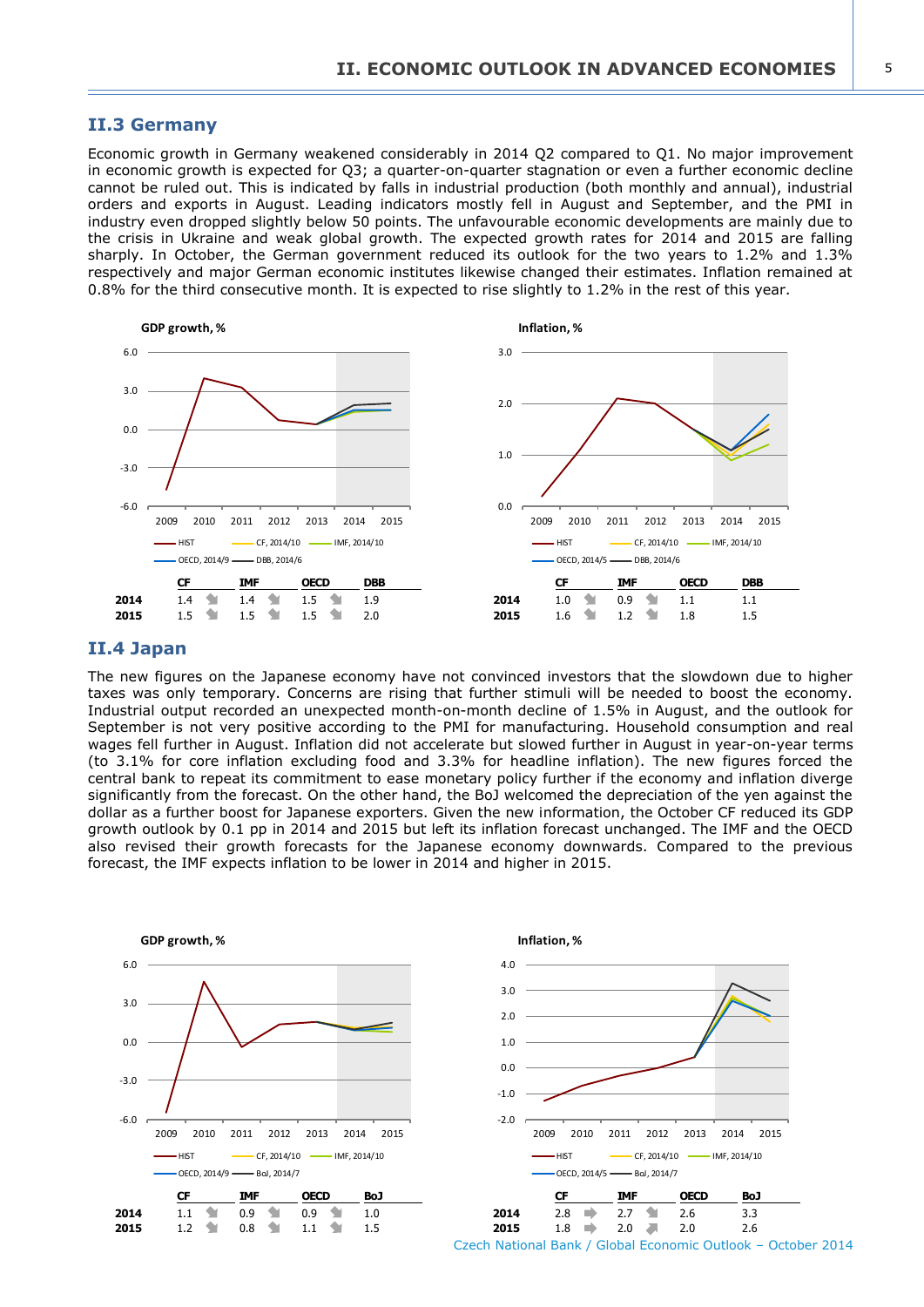## <span id="page-7-0"></span>**III.1 China**

After declining by 0.3 pp to 7.4% in 2014 Q1, annual GDP growth in China picked up to 7.5% in Q2 due to government microstimuli aimed at supporting the country's economic activity. A further slowdown in the growth rate of industrial production (to 6.9% in August) and short-term indicators (the HSBC PMI in industry just above the 50-point level) reduce the probability of China hitting its 7.5% growth target this year. The new CF, EIU, IMF and OECD outlooks expect Chinese GDP to grow by 7.3%–7.4% this year. The growth rate will slow further to 7.0%–7.3% next year. According to the IMF's WEO, weaker growth will be fostered by the financial sector, where weaker credit growth in the banking and non-banking sectors and a subsequent slowdown in investment activity are expected. Property market developments are another risk. The new inflation outlook decreased and currently stands in the range of 2.1%–2.3%.



## **III.2 India**

Inflation in India gradually slowed in August and September to the lowest level since January 2012 (6.5%), mainly because of a smaller contribution from food and fuel prices. Despite the slowing inflation, the central bank left its key rate at 8% for the fourth time in a row, as it still sees major risks of exceeding the 6% inflation target set for January 2016. However, a further drop in industrial production growth and a decline in the PMI in manufacturing in August and September are bad news. The new Indian government announced several programmes to boost industry and investment, and its strong mandate will also allow it to implement pro-growth structural reforms. In October, CF and the IMF increased their GDP growth forecasts for 2014 by 0.1–0.2 pp and the OECD revised its May forecast upwards by 0.8 pp. CF and the EIU also increased their GDP growth outlooks by 0.1 pp for 2015. Inflation, which was reduced by 0.2–0.4 pp for this fiscal year, was also assessed positively; CF lowered also its 2015 inflation outlook by 0.3 pp.

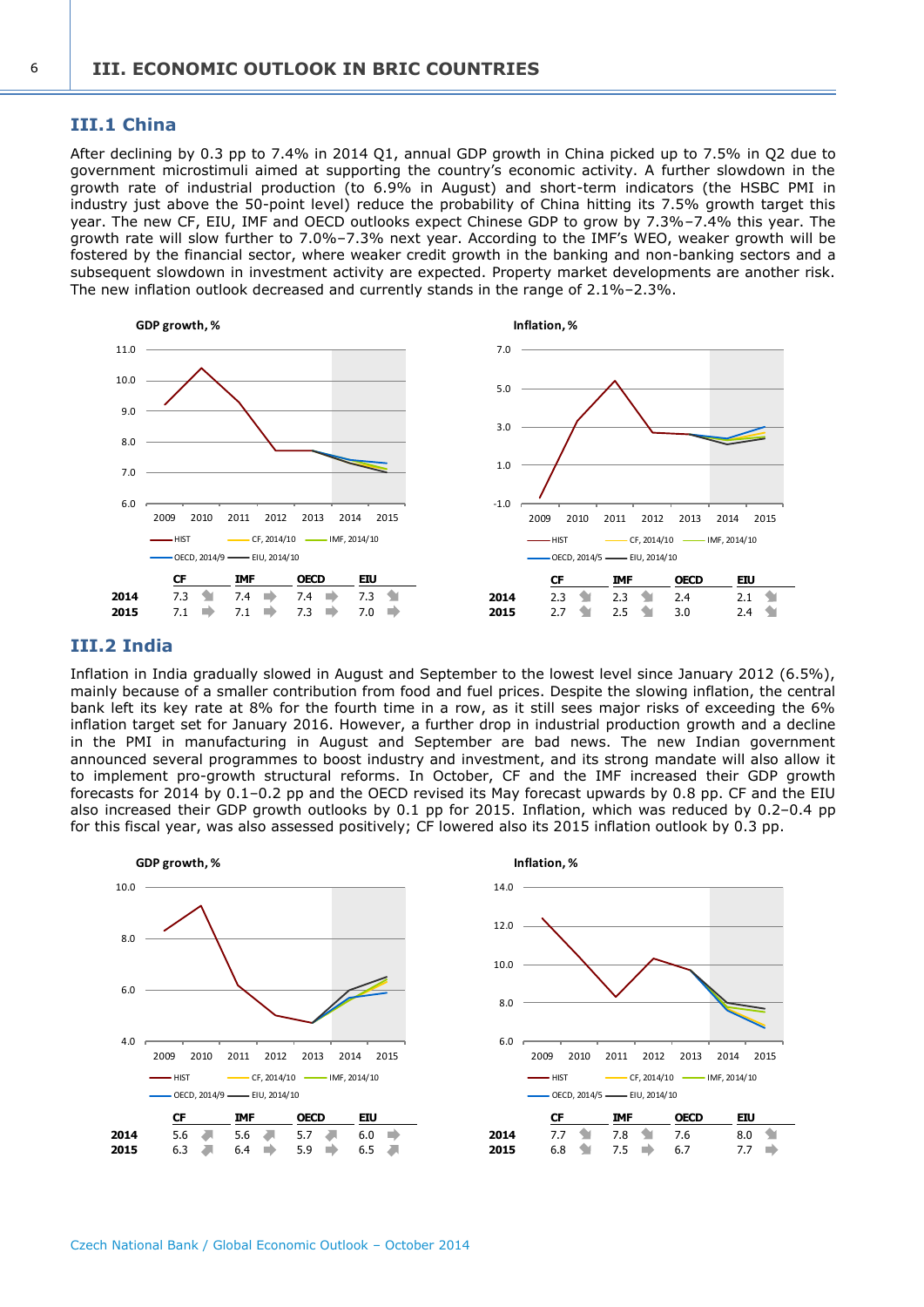#### <span id="page-8-0"></span>**III.3 Russia**

The situation in eastern Ukraine has calmed slightly, but the risk and uncertainty regarding future developments in Russia remain high. Although industrial production growth was surprisingly positive (partly due to import substitution), economic sanctions are likely to have a strong negative impact on the Russian economy – as much as 0.6%–2.0% of GDP in 2014 according to RBC Daily (quoting TASS, Interfax and Pervyj Kanal). The rouble continued to depreciate, weakening by 17% year on year in September and exceeding the notional threshold of RUB 40 to the dollar in early October. The depreciation of the rouble is also due to a lower dollar price of oil. The Russian central bank widened the rouble's fluctuation band in the dual-currency basket and increased the volume of interventions. As of 1 October, Russia's international reserves were down by 18% year on year to USD 454.2 billion. The key interest rate remained unchanged. The new CF, EIU and IMF outlooks expect GDP growth of 0.1%–0.4% and inflation of 7.4%–7.5% this year.



#### **III.4 Brazil**

The Brazilian economy is still grappling with high inflation and low economic growth. The price level rose by 6.75% year on year in September, exceeding the upper boundary of the central bank's target. The central bank left its interest rate at 11% again in September. Industrial production fell year on year in August, although a rise in retail sales of 1.1% in August compared to July is good news. The Brazilian economy will be affected by the result of the presidential elections, in which the incumbent President Rousseff and the opposition candidate Aécio Neves, on whom the markets pin greater hope of an economic recovery and government spending cuts, have a roughly equal chance of winning the run-off. Given also the technical recession in Brazil in 2014 H1, the IMF, CF, the EIU and the OECD have reduced their GDP growth outlooks to a mere 0.3%–0.4% in 2014; the outlook for GDP growth in 2015 has also been revised downwards by 0.3–0.8 pp. Inflation of 6.3% is expected for this year.

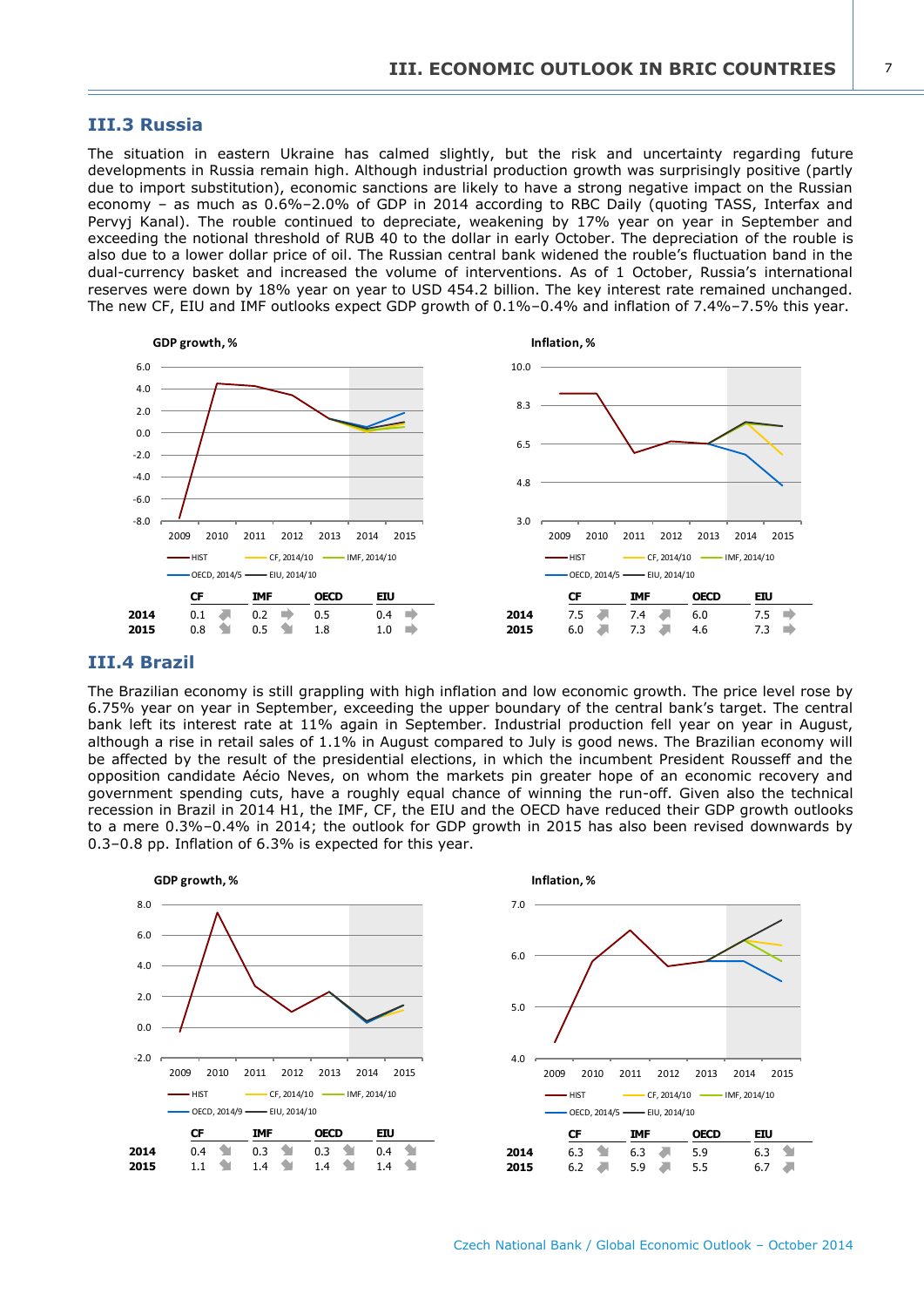## <span id="page-9-0"></span>**IV. Outlook of exchange rates vis-à-vis the US dollar**



Arrow indicates currency appreciation against US dollar. Exchange rates as of last day of month. Forward rate does not represent outlook; it is based on covered interest parity, i.e. currency of country with higher interest rate is depreciating. Forward rate represents current (as of cutoff date) possibility of hedging future exchange rate.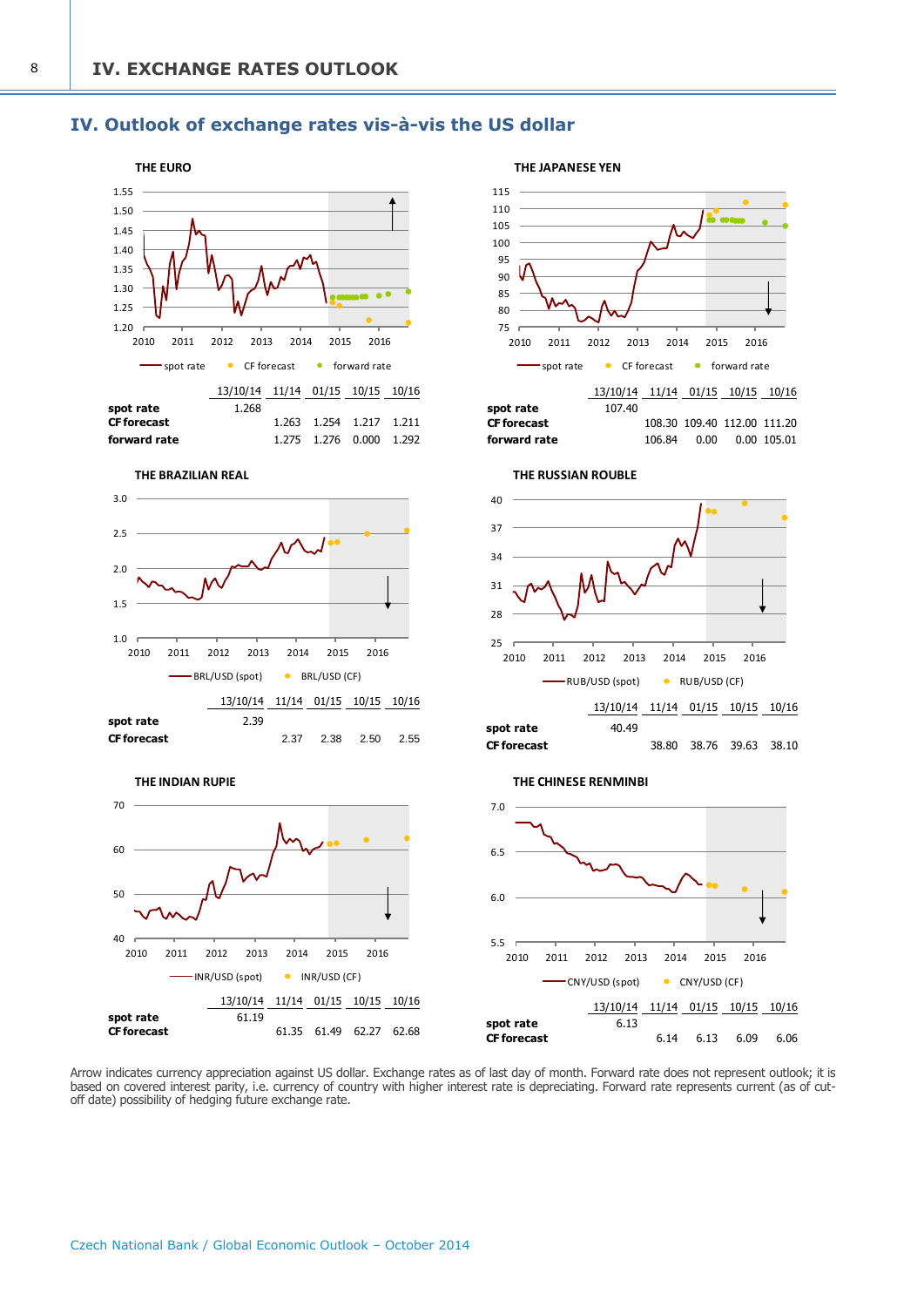## <span id="page-10-0"></span>**V.1 Oil and natural gas**

The decline in the Brent crude oil price, observed since mid-June, continued into September and picked up further in October. In mid-October, the price fell below USD 90 a barrel (bbl) for the first time since November 2010. This was mainly due to a pronounced appreciation of the dollar throughout the above period. Other reasons include slackening growth of the global economy, and thus also of oil consumption, and fast growth in extraction, especially in North America. The price decline accelerated in October, when it became clear that most OPEC members were not intending to curb production in response to the low prices in order to avoid losing market share. OPEC representatives, who only recently were claiming that the price decline was seasonal, now expect prices to drop further below USD 80/bbl, where they should stimulate demand growth (and possibly also a global economic recovery) and rein in the fast growth in unconventional extraction in North America (shale, oil sands), which will cease to be viable in some places. This should restore balance on the market. Although the strong dollar is reducing producers' losses, it is limiting the benefits of cheap oil for consumers who do not pay in dollars. Cheap oil reduces consumer price growth and also aids refineries (including European ones), whose margins rise.

Long-term contracts for Russian natural gas (at the German border) increased to around the June level after a temporary decline in July. Spot prices of market contracts in Europe are also rising steadily. The outlook for prices of long-term contracts is strongly declining, as it takes into account current oil prices with a lag. LNG prices in Asia are continuing to fall due to weak demand in Japan and South Korea and also because they are linked to the price of oil.



Note: Oil price in USD/barrel, price of Russian natural gas at German border in USD/1,000 m3 (IMF data, smoothed by the HP filter). Future oil prices (grey area) are derived from futures and future gas prices are derived from oil prices using model. Tables show annual percentage changes. Total oil stocks (commercial and strategic) in OECD countries including average, maximum and minimum in past five years in billions of barrels. Global consumption of oil and oil products in millions of barrels a day. Production and extraction capacity of OPEC in million barrels a day (EIA estimate).

Source: Bloomberg, IEA, EIA, OPEC, CNB calculations

Czech National Bank / Global Economic Outlook – October 2014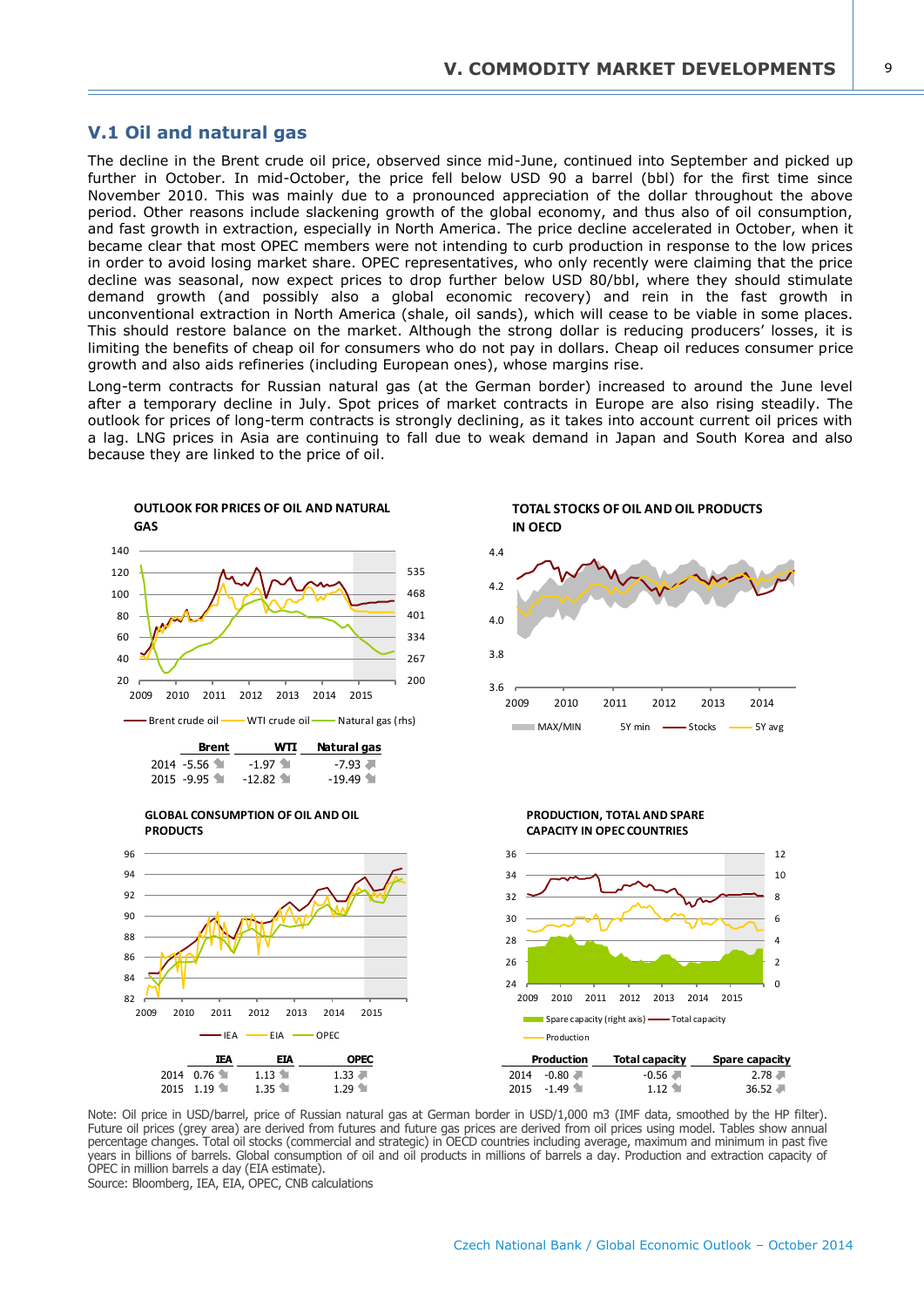#### <span id="page-11-0"></span>**V.2 Other commodities**

Prices of cereals and industrial metals declined across the board in September. This led to a sharp fall in the total non-energy commodity price index. However, this fall slowed in the first half of October as the food commodity price index switched to growth, while the industrial commodity price index continued to decline. Nevertheless, the forecasts for both indices are slightly rising. Commodity prices are being pushed down by the appreciating dollar, which reached its strongest level in four years, and by favourable supply-side developments. There is a good outlook for this year's grain and oilseed harvests, which should lead to an increase in stocks in the USA. The harvest in Ukraine is not expected to be threatened by the ongoing conflict, which has recently eased. Prices of cereals in the USA are also falling in response to uncertainty regarding future production of alcohol from wheat and corn. The soy price is facing increased competition from palm and rapeseed oil. The decline in industrial metals prices is also due to demand-side factors in the form of slower Chinese industrial growth.

Turning to food commodities, only beef prices recorded sharp growth. They moved to a new historical high and have almost doubled since 2009. Prices of pork also rose slightly, offsetting their previous sharp fall. Prices of sugar rose sharply following a strong decline, and coffee prices also went up. The price of rubber continued to trend downwards, reaching the low recorded in December 2008. The price of cotton also edged down. Excess extraction capacity resulted in a decline in the price of iron ore to a four-year low. Prices of aluminium decreased after three months of growth as the higher price attracted new producers. The price of copper continued to fall after Indonesian exports returned to normal.



Note: Structure of non-energy commodity price indices corresponds to composition of The Economist commodity indices. All prices are given as indices,  $2005 = 100$  (charts) and percentage changes (tables). Source: Bloomberg, CNB calculations.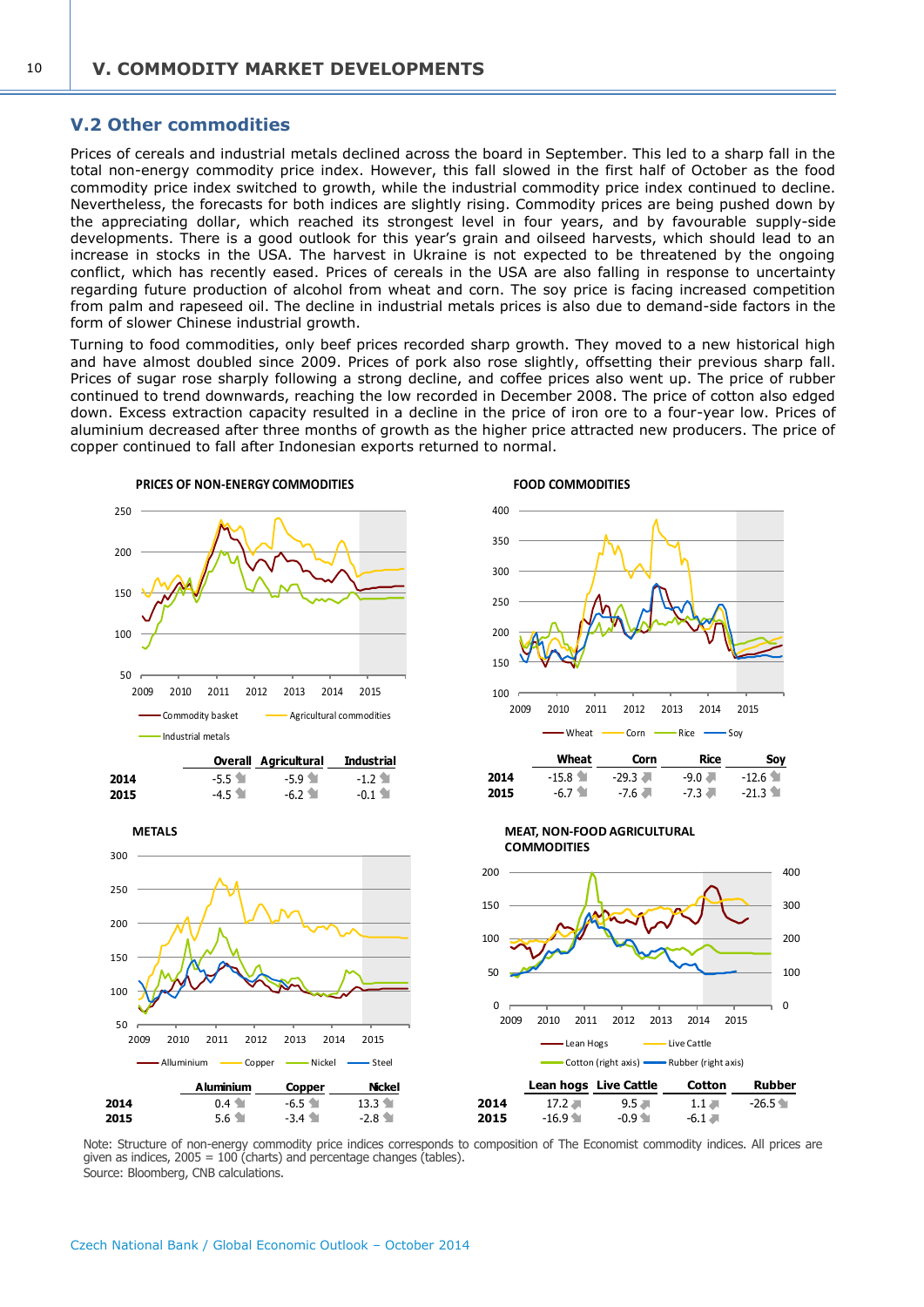11

## <span id="page-12-0"></span>**Changes in FDI inflows and FDI returns in the Czech Republic and Central European countries <sup>1</sup>**

*Interest in foreign direct investment (FDI) in the Czech Republic declined after 2008. This decline was out of step with the very fast growth in non-residents' FDI returns recorded in that period. This led us to compare the situation in the Czech Republic with that in other countries in the region. Our analysis revealed that a marked slowdown in FDI inflows was observed in all countries in the region, although it was smaller in Poland and Slovakia. The return on FDI is significantly higher in the Czech Republic than in the other Central European countries, especially since 2008. The main causes of the higher returns seem to lie in the structure of FDI (particularly a high proportion of investment in sectors with above-average profitability and regulated entry), the absence of additional tax measures reducing such earnings (in contrast to Hungary and Slovakia) and differences in the scale and sectoral effects of the economic and financial crisis.*

## **Changes in financial flows linked with FDI in the Czech Republic**

In 1998–2007, FDI inflow played a key role in the structural changes in the Czech economy and was the main driver of the country's economic growth and rising competitiveness. But in 2008, the inflow began to slow sharply. In 1998–2007 the average FDI inflow had been almost 7% a year, but in 2008–2013 it was only around 2.5% (see Chart 1), most of it (about 70%) being reinvested earnings, i.e. money generated in the Czech Republic. There were several reasons for this sudden change, but the two most significant were the onset of the economic and financial crisis and the ensuing long period of weak demand in Europe, and a virtual halt in the sale of state-owned property to non-residents. The less significant factors included falling local support for the construction of new, environmentally unfriendly factories, local labour force availability and a gradual shift in demand towards investment in (far less capital-intensive) services.





-

Besides a sharp fall in FDI inflows, there was a change of at least equal significance in flows out of the Czech Republic linked with earlier FDI. The average amount of dividends paid to nonresidents in 2008–2013 was four times that in 1998–2007. This rise was partly due to the investment life cycle and was already apparent before the economic and financial crisis erupted. The share of non-residents' dividends in total profits rose gradually (at the expense of reinvestment), and in 2006 dividends exceeded reinvested earnings for the first time. However, the economic and financial crisis in Europe caused financial problems in many foreign parent companies, leading to another (this time sharp) fall in reinvested earnings at the expense of dividends and to the withdrawal of much of the retained earnings that subsidiaries had on accounts in the Czech Republic. It should be added, however, that non-residents

had been keeping part of this liquidity on accounts in the Czech Republic because of higher returns there (including koruna appreciation returns). The average annual dividend returns on FDI of non-residents in the Czech Republic rose from just 1.7% of GDP on average in 1998–2007 to 5.3% of GDP in 2008–2013 (see Chart 2). In 2013, they amounted to 5.8% of GDP (with a modest upward revision likely, according to preliminary data).

<sup>&</sup>lt;sup>1</sup> Written by Vladimír Žďárský (Vladimir.Zdarsky@cnb.cz). The views expressed in this article are those of the author and do not necessarily reflect the official position of the Czech National Bank. In this article, the term Central European countries refers to the Czech Republic, Slovakia, Poland, Hungary and Slovenia.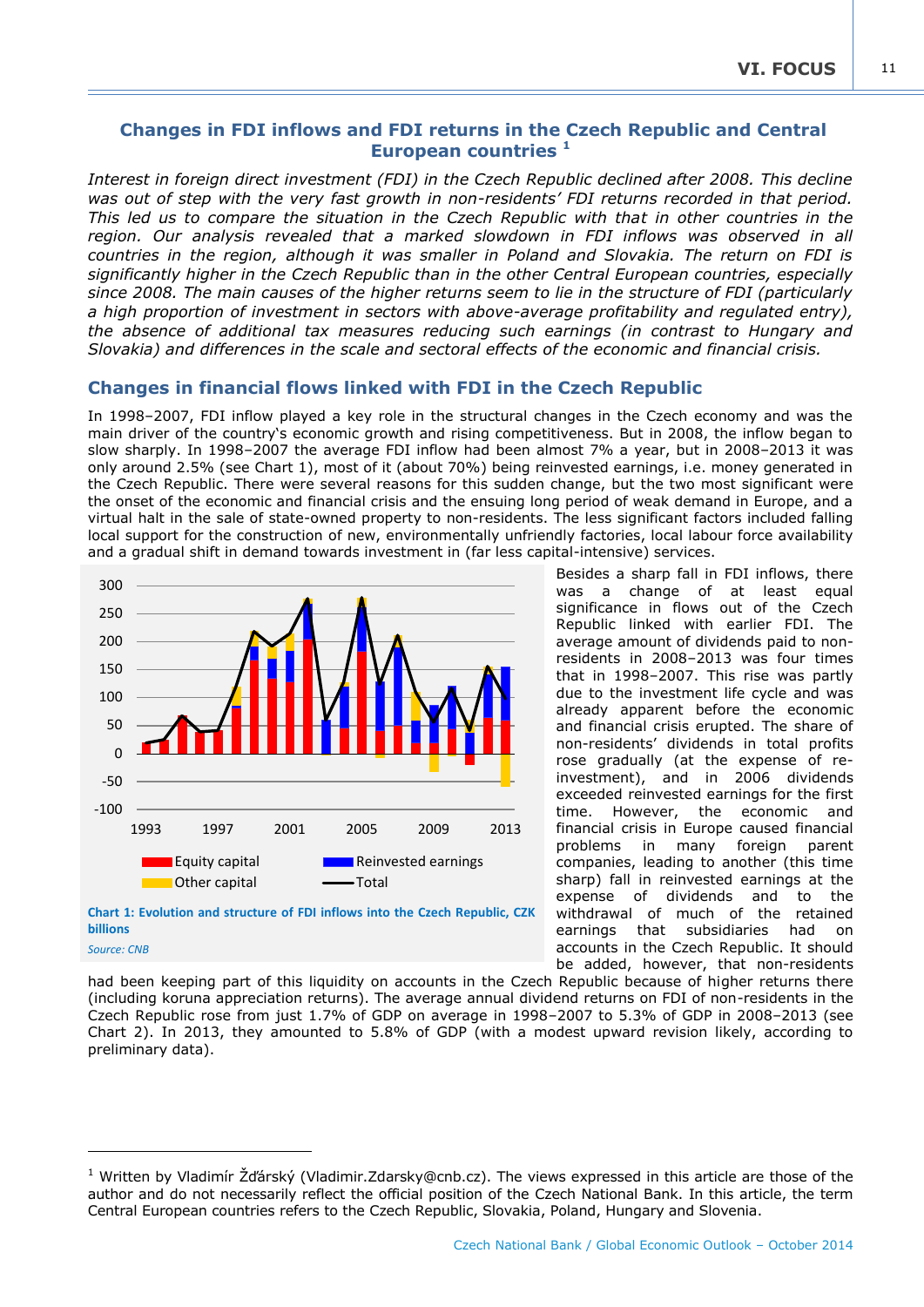**VI. FOCUS**



#### **Chart 2: Returns on FDI, CZK billions**

#### *Source: CNB*

-

Besides dividends, however, foreign parents of exporting firms started to use other forms of participation in their subsidiaries' financial results, in particular "branding" (the splitting off of a portion of export revenues representing countervalue for a brand, know-how, a sales network or other services in favour of a foreign parent).<sup>2</sup> In the Czech Republic, this form of profiting from investments started to be used by non-residents in 2005 and expanded considerably after 2008. According to CZSO data, the average "branding" paid to foreign parents in 2008–2013 amounted to 4.5% of GDP, i.e. almost equal to the value of dividends (as much as 6.3% of GDP in 2012 and 2013).

In 2008–2013, the funds transferred by foreign parents from the Czech Republic exceeded the value of new direct investment in the Czech Republic almost four times. The average value of funds transferred from FDI abroad was almost 10% of GDP (and about 12% of GDP in 2012 and 2013).<sup>3</sup> The negative impact of the net outflow of capital linked with direct investment<sup>4</sup> in the Czech Republic was about 9% of Czech GDP. In 2013, when the foreign capital inflow was virtually zero, the figure was almost 12% of GDP. The extent to which this trend is normal can be determined by making a comparison with similar CEE countries. Unfortunately, such comparison is complicated by the limited availability of detailed statistical information. All we have available is non-residents' total returns on direct investment, not the breakdown of such earnings into dividends, reinvested earnings and interest. Branding data are not available for every CEE country studied in this article. For these reasons, the only option available is to make a simple comparison of FDI and FDI returns across the individual countries.

## **Comparison of FDI and FDI returns across CEE countries**

To compare FDI and FDI returns on the international scale, we used Eurostat data, which are easier to compare than national statistics data.<sup>5</sup> Comparison with other Central European countries<sup>6</sup> was chosen because of their approximately comparable economic level, their transition from central planning to a market economy, and their common period of investment inflow motivated by EU entry.

Poland was the largest FDI recipient in the Central European region in terms of the stock of FDI. However, if we take the countries' different sizes into account (converted per capita), the largest FDI recipient is the Czech Republic (except in 2004–2006, when the biggest recipient was Hungary). According to the situation at the end of 2012, FDI per capita in the Czech Republic was about 25% higher than in Slovakia and Hungary, 75% higher than in Slovenia and more than twice as high as in Poland. In the period since the outbreak of the global financial and economic crisis in Europe, all the countries have recorded significant slowdowns in FDI inflows. Compared to the Czech Republic, however, the decline in investment growth is

 $2$  In some firms, the value of branding is 50% of the export price.

 $3$  In 1998–2007, the average amount of funds transferred abroad by foreign parents was only 2.6% of GDP.

<sup>&</sup>lt;sup>4</sup> FDI adjusted for reinvested earnings created and retained in the Czech Republic.

<sup>5</sup> We compare a sub-item of the balance of payments – non-residents' returns on direct investment – with the stock of FDI at the end of the previous year.

 $6$  Data for the above countries are available for 2003–2012.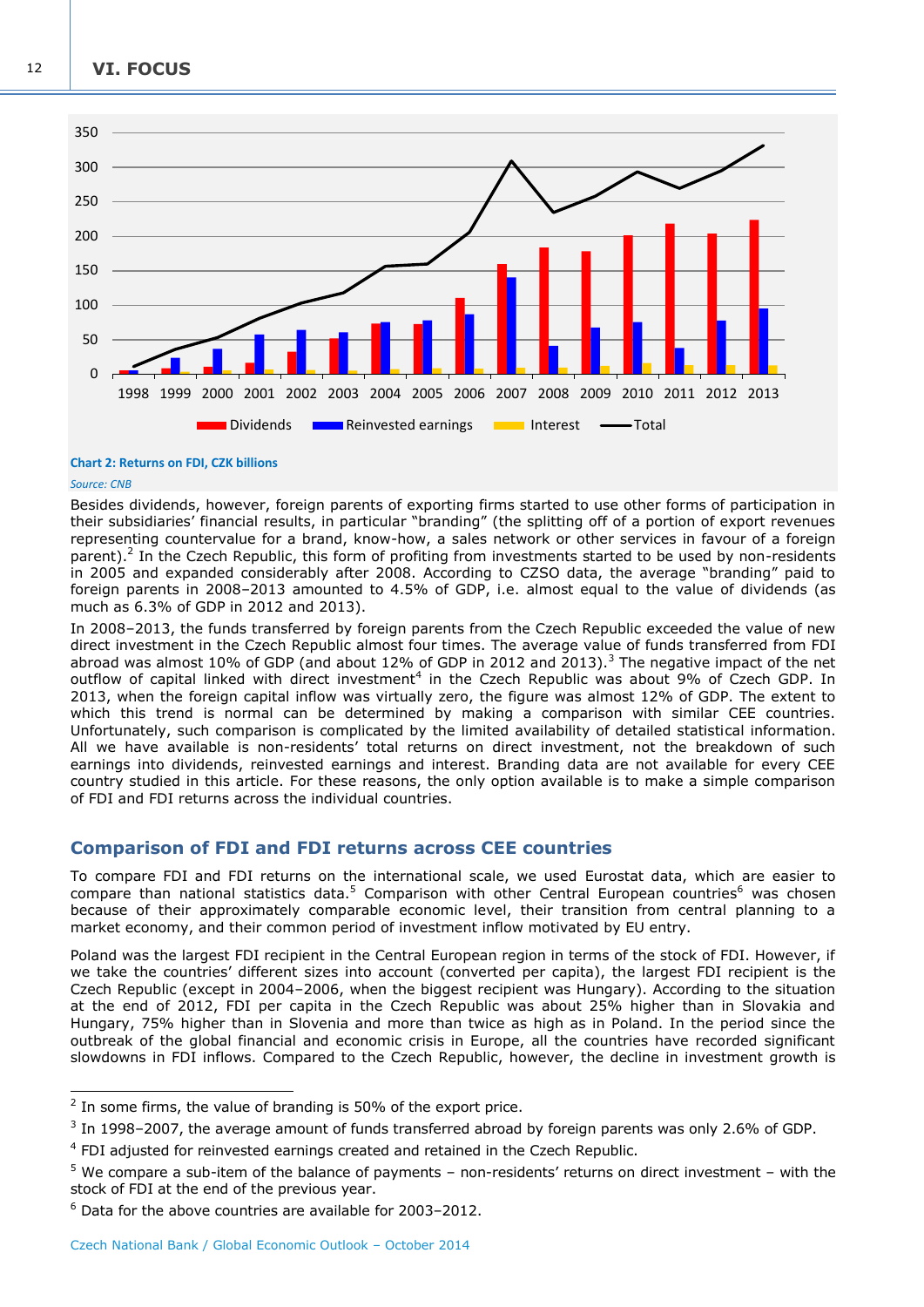smaller in Poland and Slovakia and much larger in Slovenia and Hungary. The increase in FDI in 2012 compared to the stock in 2007 was two and a half times higher in Poland than in Hungary. When assessing the amount of investment per capita for the whole period under review, it is important to bear in mind that sales of state-owned property to non-residents in sectors with regulated entry, such as banking and energy, did not play as important a role in Slovenia and Poland as in the other CEE countries.

Given the rather large swings in rates of return on FDI in individual years, the averages over several years would seem to be the most relevant information for comparison purposes. Returns have declined in every country since the outbreak of the economic and financial crisis in Europe.

|                | 2003-2008 average | 2009-2012 average |
|----------------|-------------------|-------------------|
| Czech Republic | 13.8              | 12.5              |
| Hungary        | 10.8              | 8.4               |
| Poland         | 10.8              | 9.4               |
| Slovenia       | 8.8               | 3.3               |
| Slovakia       | 14.7              | 9.4               |

|  | Table 1: Average FDI earnings in the Central European region (in %) |  |  |
|--|---------------------------------------------------------------------|--|--|
|--|---------------------------------------------------------------------|--|--|

*Source: Eurostat and authors' calculation*

Table 1 shows that the relatively large cross-country differences in FDI returns (up to 6 pp in the pre-crisis period) widened further during the crisis amid declining rates of return. At the end of the period under review, the rate of return on FDI in the Czech Republic was about 3 pp higher than in Slovakia and Poland, 4 pp higher than in Hungary and four times higher than in Slovenia. This implies indirectly that such a high net outflow of capital relative to GDP generated by FDI as in the Czech Republic (since 2008) could probably not have occurred in any of the other countries under review (if we take into account the evolution of FDI since 2008, the weight of FDI in the economy and the significantly lower FDI returns). Theoretically, the only other possible factor, and only in the cases of Slovakia and Hungary, is a much higher share of "branding" than in the Czech Republic. However, data unavailability makes it impossible to perform this comparison in practice.

The large cross-country differences in the rate of return on FDI raise the question of what caused them. The overview provided below provides only a partial explanation. The first cause is the much higher share of foreign owners in sectors typically showing above-average profits (banking, energy) in the Czech Republic, Hungary and Slovakia compared to Poland and Slovenia, where these sectors are still largely in the hands of domestic owners (usually the state).

The second cause has to do with certain forms of additional taxation of firms operating in sectors with limited competition, such as energy, telecommunications, banking, insurance, pharmaceuticals and retail sales in Hungary and Slovakia, applied since 2011.

## **Table 2: Additional taxation of firms in selected sectors in Hungary and Slovakia**

as of 31 Dec. 2012

|          | <b>Banks</b>                                 | Non-banks                                                                |
|----------|----------------------------------------------|--------------------------------------------------------------------------|
| Hungary  | 0.5% on deposits                             | temporary sectoral taxes of 1%-6% on turnover                            |
|          | 0.02% on financial transactions              | for telecommunications, energy and wholesale and<br>retail trade         |
|          | 0.03% on cash withdrawals                    |                                                                          |
| Slovakia | 0.4% on deposits                             | 4.356% on profits exceeding EUR 3 million in the<br>following sectors:   |
|          | 4.356% on profits exceeding<br>FUR 3 million | energy, telecommunications, insurance,<br>pharmaceuticals, air transport |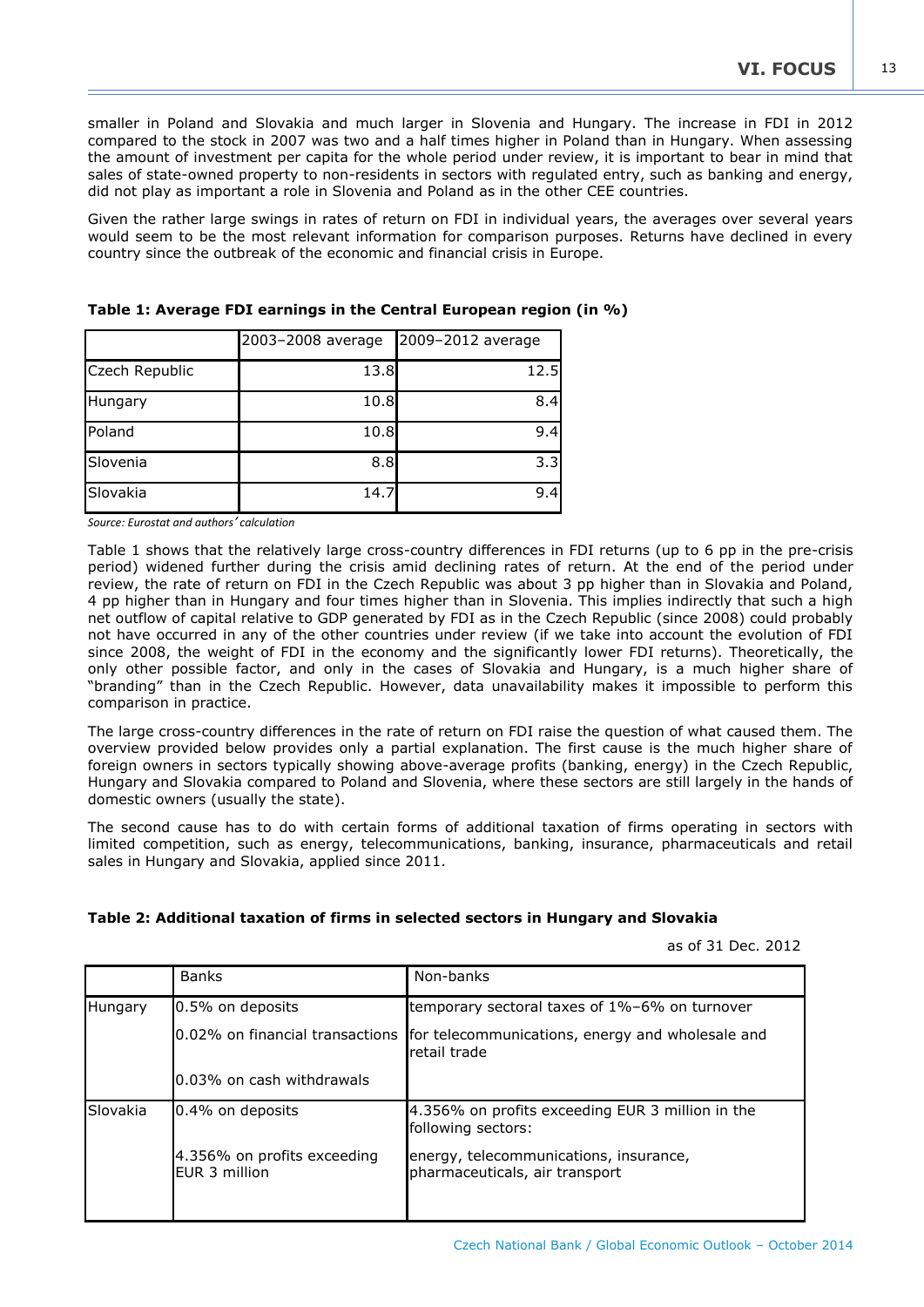#### *Note: These measures are modified quite frequently*

In addition, Hungary has introduced an "energy tax" and some other measures. In both countries these measures are constructed so as to apply in a non-discriminatory way<sup>7</sup> to large firms in selected sectors, i.e. usually foreign firms operating predominantly on the domestic market in sectors with limited competition. The measures hardly apply at all to exporting firms because of concerns about the relocation of production or services to other countries.

The big differences in FDI returns are probably due in third place to different impacts of the economic and financial crisis across countries and across sectors of their economies.

Overall, we can conclude that the rate of return on investment in the Central European region remains relatively high (except in Slovenia since the outbreak of the economic and financial crisis). The currently observed weak inflow of FDI into the Central European region is mostly due to insufficient demand in Europe, not to economic problems in these host countries.<sup>8</sup> The second reason for the present low inflow of foreign investment is the subsiding of a one-off factor associated with the privatisation of state-owned property (although there is still some room for selling off assets, especially in Poland and Slovenia). If Europe were to see a more pronounced economic recovery, FDI inflows would probably rise again, although not to the pre-crisis level. The visibly higher return on foreign investment in the Czech Republic than in the other countries in the region is probably due largely to the structure of such investment, i.e. the high proportion of sectors with above-average profitability combined with no additional taxation of those sectors. The scale of the economic and financial crisis explains the sharp fall in returns in Slovenia very well, but the almost identical fall in Slovakia is difficult to explain. It is impossible to compare the size of FDI-related capital outflows because the necessary data are unavailable for the other countries. However, the available data show that the net outflow will probably be much lower. The high and rising net outflow of FDI capital from the Czech Republic is probably contributing significantly to a stagnation in living standards, even though developments on the supply side of the economy – in particular growth in production and exports of goods and services and a relatively<sup>9</sup> favourable employment trend - would allow living standards to rise. Moreover, this massive outflow of capital is contributing to an absence of appreciation pressures on the koruna in a situation of a steadily improving current account (which is likely to record a surplus in 2014 for the first time in 21 years, whereas in 2007 it showed a deficit of 4.3% of GDP).

-

 $<sup>7</sup>$  In order to ensure that they are internationally acceptable, particularly in the EU.</sup>

<sup>&</sup>lt;sup>8</sup> The higher investment inflows into Poland and Slovakia since 2008 compared to the other countries in the region are probably due to the relocation of part of export production from the relatively expensive Western Europe to cheaper parts of the region. In the case of Poland the higher inflow may also be due to investment associated with the sale of foreign products in a large market that has been little affected by the crisis.

<sup>&</sup>lt;sup>9</sup> In the European context.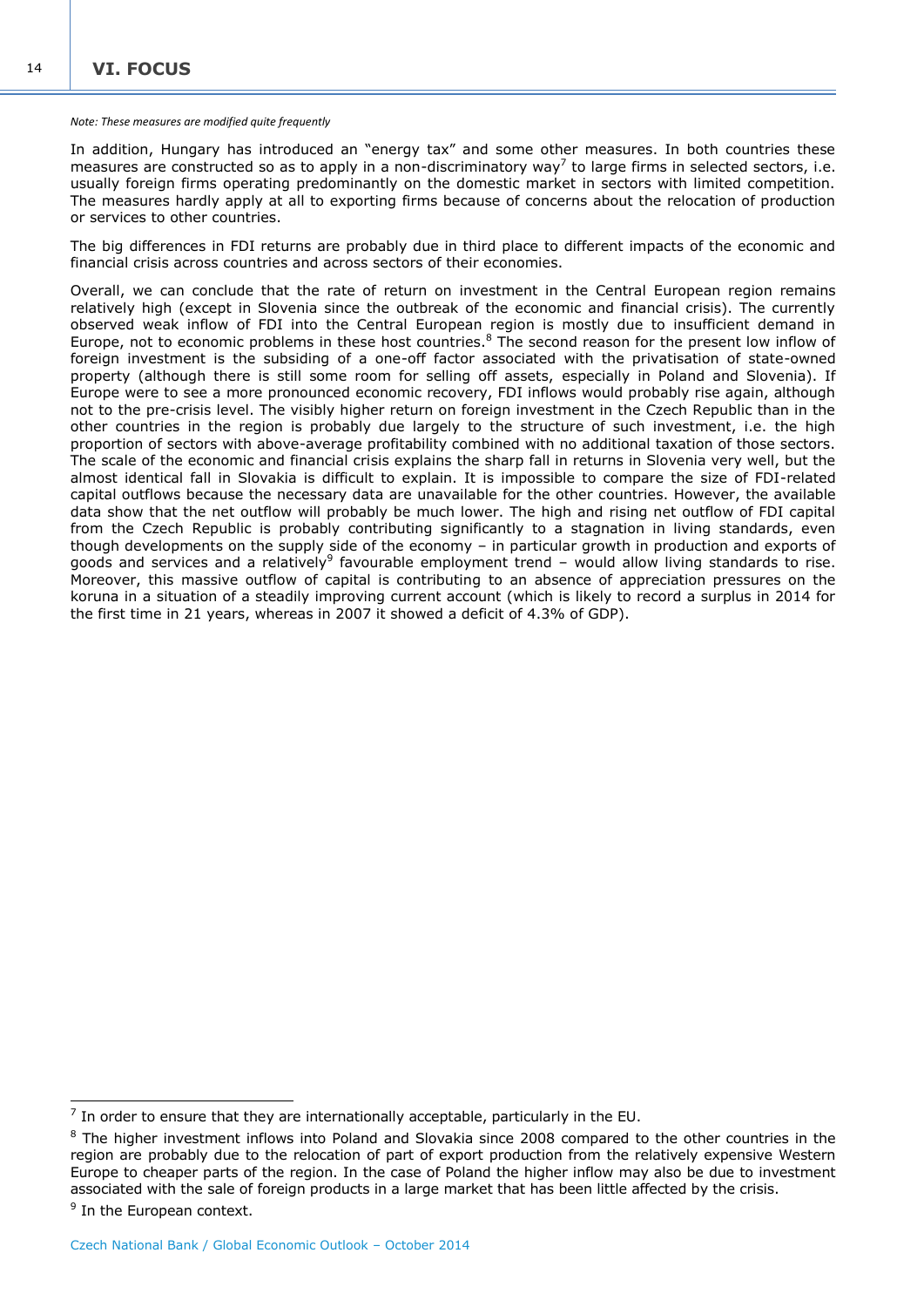## <span id="page-16-0"></span>**A1. Change in GDP predictions for 2014**

|               | CF     |                   | <b>IMF</b> |                   |        | <b>OECD</b>       |        | CB / EIU          |
|---------------|--------|-------------------|------------|-------------------|--------|-------------------|--------|-------------------|
| EA            | $-0.1$ | 2014/10<br>2014/9 | $-0.3$     | 2014/10<br>2014/7 | $-0.4$ | 2014/9<br>2014/5  | $-0.1$ | 2014/9<br>2014/6  |
| <b>US</b>     | 0.1    | 2014/10<br>2014/9 | 0.5        | 2014/10<br>2014/7 | $-0.5$ | 2014/9<br>2014/5  | $-0.1$ | 2014/9<br>2014/6  |
| <b>DE</b>     | $-0.3$ | 2014/10<br>2014/9 | $-0.5$     | 2014/10<br>2014/7 | $-0.4$ | 2014/9<br>2014/5  | 0.2    | 2014/6<br>2013/12 |
| <b>JP</b>     | $-0.1$ | 2014/10<br>2014/9 | $-0.7$     | 2014/10<br>2014/7 | $-0.3$ | 2014/9<br>2014/5  | $-0.1$ | 2014/7<br>2014/4  |
| <b>BR</b>     | $-0.6$ | 2014/10<br>2014/9 | $-1.0$     | 2014/10<br>2014/7 | $-1.5$ | 2014/9<br>2014/5  | $-0.6$ | 2014/10<br>2014/9 |
| <b>RU</b>     | 0.1    | 2014/10<br>2014/9 | 0.0        | 2014/10<br>2014/7 | $-1.8$ | 2014/5<br>2013/11 | 0.0    | 2014/10<br>2014/9 |
| $\mathbf{IN}$ | 0.1    | 2014/10<br>2014/9 | 0.2        | 2014/10<br>2014/7 | 0.8    | 2014/9<br>2014/5  | 0.0    | 2014/10<br>2014/9 |
| <b>CN</b>     | $-0.1$ | 2014/10<br>2014/9 | 0.0        | 2014/10<br>2014/7 | 0.0    | 2014/9<br>2014/5  | $-0.2$ | 2014/10<br>2014/9 |

## **A2. Change in inflation predictions for 2014**

| EA                 | $-0.1$                                                                                    | 2014/10<br>2014/9                           | $-0.3$ | 2014/10<br>2014/7           | $-0.4$                | 2014/9<br>2014/5       | $-0.1$                                    | 2014/9<br>2014/6  |
|--------------------|-------------------------------------------------------------------------------------------|---------------------------------------------|--------|-----------------------------|-----------------------|------------------------|-------------------------------------------|-------------------|
| <b>US</b>          | 0.1                                                                                       | 2014/10<br>2014/9                           | 0.5    | 2014/10<br>2014/7           | $-0.5$                | 2014/9<br>2014/5       | $-0.1$                                    | 2014/9<br>2014/6  |
| <b>DE</b>          | $-0.3$                                                                                    | 2014/10<br>2014/9                           | $-0.5$ | 2014/10<br>2014/7           | $-0.4$                | 2014/9<br>2014/5       | 0.2                                       | 2014/6<br>2013/12 |
| <b>JP</b>          | $-0.1$                                                                                    | 2014/10<br>2014/9                           | $-0.7$ | 2014/10<br>2014/7           | $-0.3$                | 2014/9<br>2014/5       | $-0.1$                                    | 2014/7<br>2014/4  |
| <b>BR</b>          | $-0.6$                                                                                    | 2014/10<br>2014/9                           | $-1.0$ | 2014/10<br>2014/7           | $-1.5$                | 2014/9<br>2014/5       | $-0.6$                                    | 2014/10<br>2014/9 |
| <b>RU</b>          | 0.1                                                                                       | 2014/10<br>2014/9                           | 0.0    | 2014/10<br>2014/7           | $-1.8$                | 2014/5<br>2013/11      | 0.0                                       | 2014/10<br>2014/9 |
| IN                 | 0.1                                                                                       | 2014/10<br>2014/9                           | 0.2    | 2014/10<br>2014/7           | 0.8                   | 2014/9<br>2014/5       | 0.0                                       | 2014/10<br>2014/9 |
| <b>CN</b>          | $-0.1$                                                                                    | 2014/10<br>2014/9                           | 0.0    | 2014/10<br>2014/7           | 0.0                   | 2014/9<br>2014/5       | $-0.2$                                    | 2014/10<br>2014/9 |
|                    |                                                                                           | 2. Change in inflation predictions for 2014 |        |                             |                       |                        |                                           |                   |
|                    |                                                                                           | <b>CF</b>                                   |        | <b>IMF</b>                  |                       | <b>OECD</b>            |                                           | CB/EIU            |
| EA                 | $-0.1$                                                                                    | 2014/10<br>2014/9                           | $-0.4$ | 2014/10<br>2014/4           | $-0.5$                | 2014/5<br>2013/11      | $-0.1$                                    | 2014/9<br>2014/6  |
| <b>US</b>          | $-0.1$                                                                                    | 2014/10<br>2014/9                           | 0.6    | 2014/10<br>2014/4           | $-0.3$                | 2014/5<br>2013/11      | 0.0                                       | 2014/9<br>2014/6  |
| <b>DE</b>          | $-0.1$                                                                                    | 2014/10<br>2014/9                           | $-0.5$ | 2014/10<br>2014/4           | $-0.7$                | 2014/5<br>2013/11      | $-0.2$                                    | 2014/6<br>2013/12 |
| <b>JP</b>          | 0.0                                                                                       | 2014/10<br>2014/9                           | $-0.1$ | 2014/10<br>2014/4           | 0.3                   | 2014/5<br>2013/11      | 0.0                                       | 2014/7<br>2014/4  |
| <b>BR</b>          | $-0.1$                                                                                    | 2014/10<br>2014/9                           | 0.4    | 2014/10<br>2014/4           | 0.9                   | 2014/5<br>2013/11      | $-0.2$                                    | 2014/10<br>2014/9 |
| <b>RU</b>          | 0.4                                                                                       | 2014/10<br>2014/9                           | 1.6    | 2014/10<br>2014/4           | 0.3                   | 2014/5<br>2013/11      | 0.0                                       | 2014/10<br>2014/9 |
| IN                 | $-0.4$                                                                                    | 2014/10<br>2014/9                           | $-0.2$ | 2014/10<br>2014/4           | $-1.4$                | 2014/5<br>2013/11      | $-0.4$                                    | 2014/10<br>2014/9 |
| <b>CN</b>          | $-0.1$                                                                                    | 2014/10<br>2014/9                           | $-0.7$ | 2014/10<br>2014/4           | 0.0                   | 2014/5<br>2013/11      | $-0.2$                                    | 2014/10<br>2014/9 |
|                    |                                                                                           | <b>3. List of abbreviations</b>             |        |                             |                       |                        |                                           |                   |
| J                  | Bank of Japan                                                                             |                                             |        |                             | DE                    | Germany                |                                           |                   |
|                    | Brazil                                                                                    |                                             |        |                             | EA                    | euro area              |                                           |                   |
| łС                 |                                                                                           | Brazil, Russia, India and China             |        |                             | EC                    | European Commission    |                                           |                   |
| <b>-CCI</b>        | Conference Board Consumer Confidence Index<br>Conference Board Leading Economic Indicator |                                             |        | <b>ECB</b>                  | European Central Bank |                        | European Commission Consumer Confidence   |                   |
| <b>-LEII</b><br>ЮT | Index                                                                                     |                                             |        | <b>EC-CCI</b>               | Indicator             |                        | European Commission Industrial Confidence |                   |
|                    | Chicago Board of Trade<br><b>Consensus Forecasts</b>                                      |                                             |        | <b>EC-ICI</b><br><b>EIU</b> | Indicator             |                        |                                           |                   |
|                    | China                                                                                     |                                             |        |                             | EEA                   | European Economic Area | The Economist Intelligence Unit database  |                   |
| IB                 |                                                                                           | Czech National Bank                         |        |                             | ES                    | Spain                  |                                           |                   |
| ΙB                 |                                                                                           | Deutsche Bundesbank                         |        |                             | EU                    | European Union         |                                           |                   |

## **A3. List of abbreviations**

| <b>BoJ</b>     | Bank of Japan                                        | DE            | Germany                                                |
|----------------|------------------------------------------------------|---------------|--------------------------------------------------------|
| <b>BR</b>      | <b>Brazil</b>                                        | EA            | euro area                                              |
| <b>BRIC</b>    | Brazil, Russia, India and China                      | EC            | European Commission                                    |
| <b>CB-CCI</b>  | Conference Board Consumer Confidence Index           | <b>ECB</b>    | European Central Bank                                  |
| <b>CB-LEII</b> | Conference Board Leading Economic Indicator<br>Index | <b>EC-CCI</b> | European Commission Consumer Confidence<br>Indicator   |
| <b>CBOT</b>    | Chicago Board of Trade                               | EC-ICI        | European Commission Industrial Confidence<br>Indicator |
| CF             | Consensus Forecasts                                  | <b>EIU</b>    | The Economist Intelligence Unit database               |
| <b>CN</b>      | China                                                | <b>EEA</b>    | European Economic Area                                 |
| <b>CNB</b>     | Czech National Bank                                  | ES            | Spain                                                  |
| <b>DBB</b>     | Deutsche Bundesbank                                  | EU            | European Union                                         |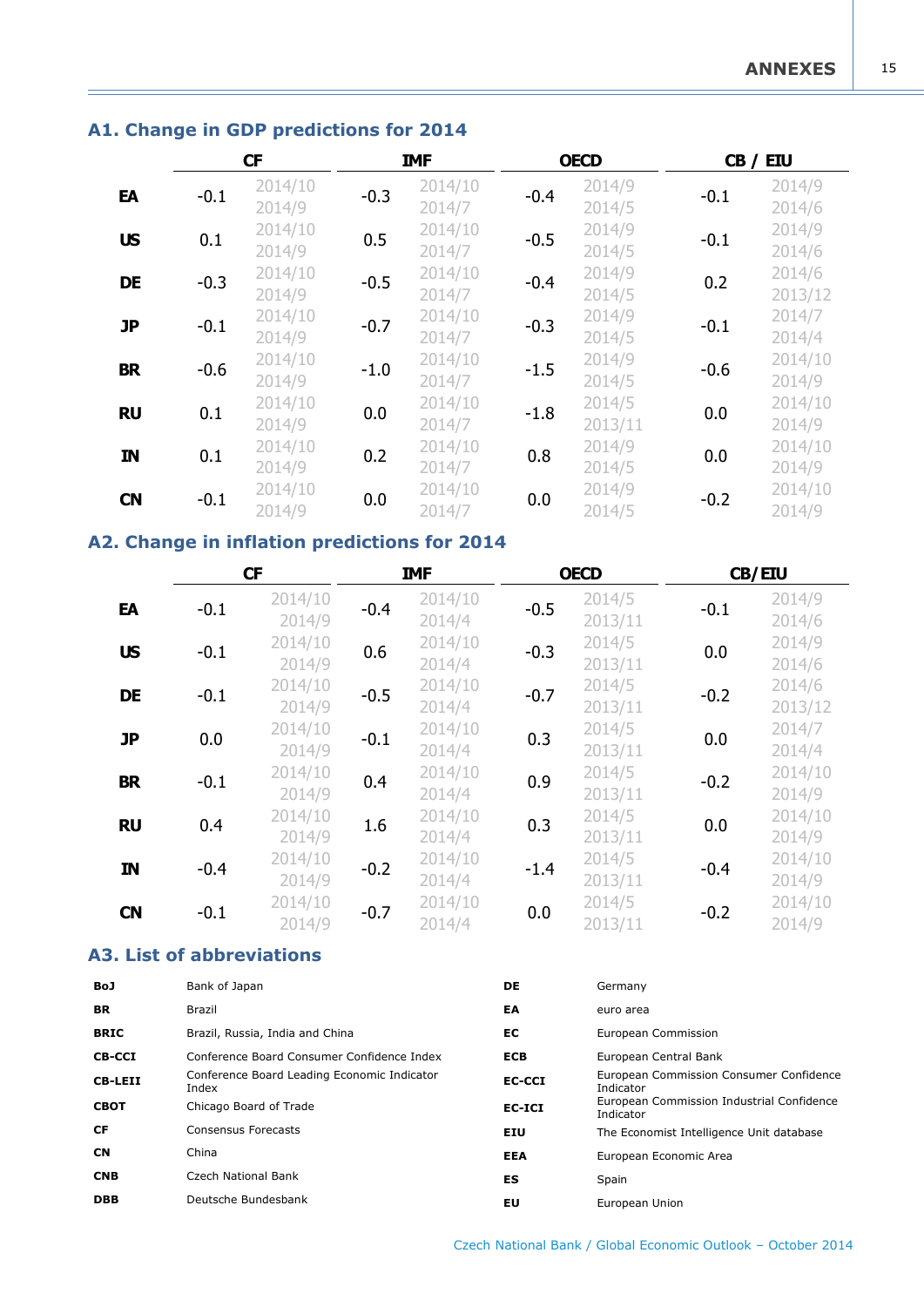## <span id="page-17-0"></span>**ANNEXES**

| <b>EMI</b>     | European Monetary Institute                  | JP              | Japan                                                     |
|----------------|----------------------------------------------|-----------------|-----------------------------------------------------------|
| <b>EURIBOR</b> | Euro Interbank Offered Rate                  | <b>JPY</b>      | Japanese yen                                              |
| Fed            | Federal Reserve System (the US central bank) | <b>LIBOR</b>    | London Interbank Offered Rate                             |
| <b>FRA</b>     | forward rate agreement                       | N/A             | not available                                             |
| <b>GBP</b>     | pound sterling                               | <b>OECD</b>     | Organisation for Economic Co-operation and<br>Development |
| <b>GDP</b>     | gross domestic product                       | <b>OECD-CLI</b> | OECD Composite Leading Indicator                          |
| <b>GR</b>      | Greece                                       | <b>PMI</b>      | Purchasing Managers' Index                                |
| <b>CHF</b>     | Swiss franc                                  | <b>PT</b>       | Portugal                                                  |
| <b>ICE</b>     | Intercontinental Exchange                    | <b>RU</b>       | Russia                                                    |
| ΙE             | Ireland                                      | <b>UoM</b>      | University of Michigan                                    |
| <b>IFO</b>     | Institute for Economic Research              | <b>UoM-CSI</b>  | University of Michigan Consumer Sentiment<br>Index        |
| <b>IFO-BE</b>  | IFO Business Expectations                    | US              | <b>United States</b>                                      |
| <b>IMF</b>     | <b>International Monetary Fund</b>           | <b>USD</b>      | US dollar                                                 |
| ΙN             | India                                        | <b>ZEW-ES</b>   | <b>ZEW Economic Sentiment</b>                             |
| <b>IRS</b>     | interest rate swap                           |                 |                                                           |
| IT             | Italy                                        |                 |                                                           |

# **A4. List of thematic articles published in the GEO**

| 2014                                                                                                              |              |
|-------------------------------------------------------------------------------------------------------------------|--------------|
|                                                                                                                   | <b>Issue</b> |
| Changes in FDI inflows and FDI returns in the Czech Republic and Central European<br>countries (Vladimír Žďárský) | 2014-10      |
| Competitiveness and export growth in selected Central European countries (Oxana<br>Babecká Kucharčuková)          | 2014-9       |
| Developments and the structure of part-time employment by European comparison<br>(Eva Hromádková)                 | 2014-8       |
| The future of natural gas (Jan Hošek)                                                                             | 2014-7       |
| Annual assessment of the forecasts included in GEO (Filip Novony)                                                 | 2014-6       |
| How far the V4 countries are from Austria: A detailed look using CPLs (Václav Žďárek)                             | 2014-5       |
| Heterogeneity of financial conditions in euro area countries (Tomáš Adam)                                         | 2014-4       |
| The impacts of the financial crisis on price levels in Visegrad Group countries (Václav<br>Žďárek)                | 2014-3       |
| Is the threat of deflation real? (Sona Benecka and Lubos Komarek)                                                 | 2014-2       |
| Forward guidance – another central bank instrument? (Milan Klíma and Luboš<br>Komárek)                            | $2014 - 1$   |

## **2013**

|                                                                                                                                     | <b>Issue</b> |
|-------------------------------------------------------------------------------------------------------------------------------------|--------------|
| Financialisation of commodities and the structure of participants on commodity futures<br>markets (Martin Motl)                     | 2013-12      |
| The internationalisation of the renminbi (Soña Benecká)                                                                             | 2013-11      |
| Unemployment during the crisis (Oxana Babecká and Luboš Komárek)                                                                    | 2013-10      |
| Drought and its impact on food prices and headline inflation (Viktor Zeisel)                                                        | 2013-9       |
| The effect of globalisation on deviations between GDP and GNP in selected countries<br>over the last two decades (Vladimír Žďárský) | 2013-8       |
| Competitiveness and determinants of travel and tourism (Oxana Babecká)                                                              | 2013-7       |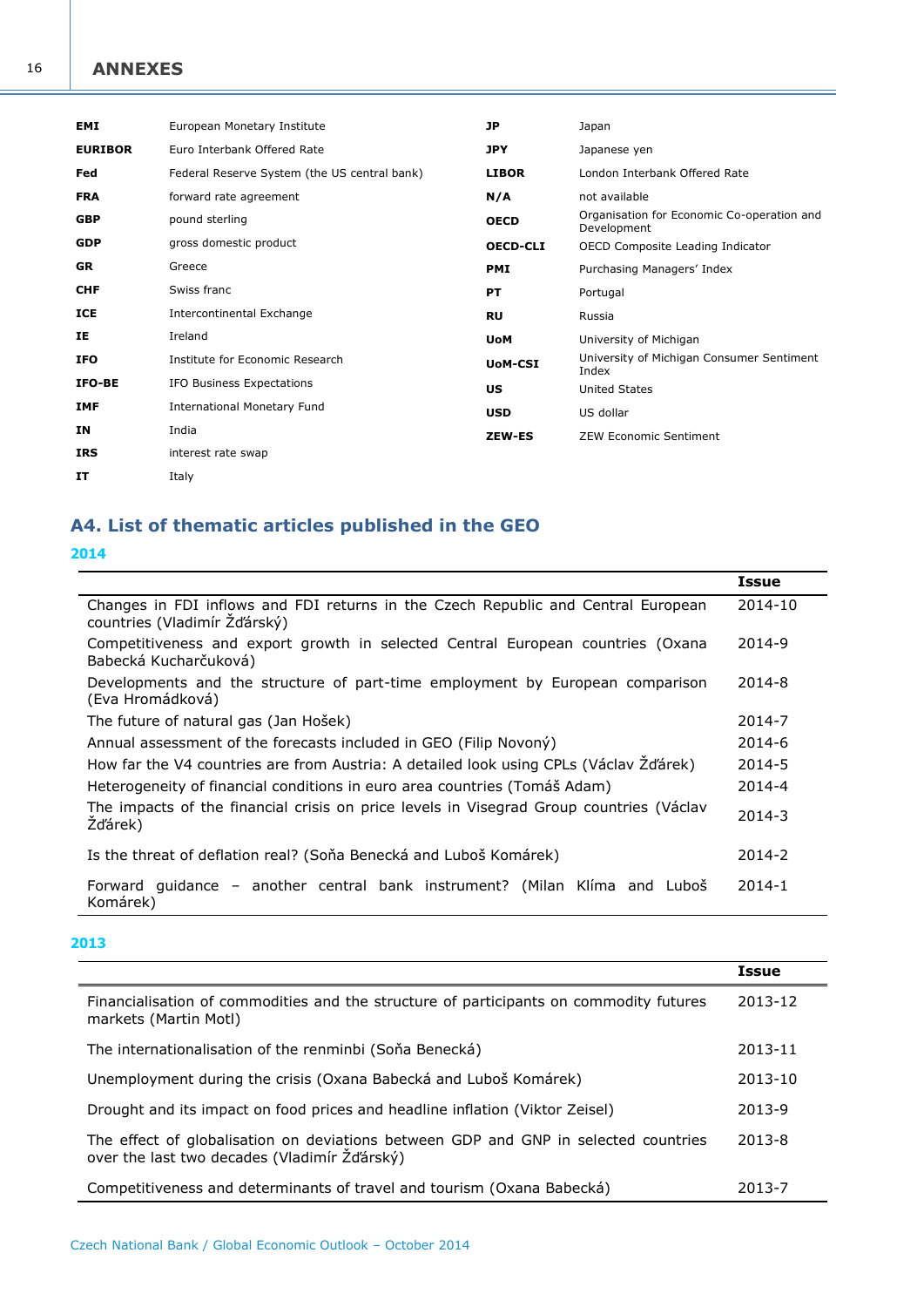17

| Annual assessment of the forecasts included in GEO (Filip Novotný)                                   | 2013-6 |
|------------------------------------------------------------------------------------------------------|--------|
| Apartment price trends in selected CESEE countries and cities (Michal Hlaváček and<br>Luboš Komárek) | 2013-5 |
| Selected leading indicators for the euro area, Germany and the United States (Filip<br>Novotný)      | 2013-4 |
| Financial stress in advanced economies (Tomáš Adam and Soňa Benecká)                                 | 2013-3 |
| Natural gas market developments (Jan Hošek)                                                          | 2013-2 |
| Economic potential of the BRIC countries (Luboš Komárek and Viktor Zeisel)                           | 2013-1 |

## **2012**

|                                                                                                                               | <b>Issue</b> |
|-------------------------------------------------------------------------------------------------------------------------------|--------------|
| Global trends in the services balance 2005-2011 (Ladislav Prokop)                                                             | 2012-12      |
| A look back at the 2012 IIF annual membership meeting (Luboš Komárek)                                                         | 2012-11      |
| The relationship between the oil price and key macroeconomic variables (Jan Hošek,<br>Luboš Komárek and Martin Motl)          | 2012-10      |
| US holdings of foreign securities versus foreign holdings of securities in the US: What<br>is the trend? (Narcisa Kadlčáková) | 2012-9       |
| Changes in the Czech Republic's balance of payments caused by the global financial<br>crisis (Vladimír Žďárský)               | 2012-8       |
| Annual assessment of the forecasts included in the GEO (Filip Novotný)                                                        | 2012-7       |
| A look back at the IIF spring membership meeting (Filip Novotný)                                                              | 2012-6       |
| An overview of the world's most frequently used commodity indices (Jan Hošek)                                                 | 2012-5       |
| Property price misalignment around the world (Michal Hlaváček and Luboš Komárek)                                              | 2012-4       |
| A macrofinancial view of asset price misalignment (Luboš Komárek)                                                             | 2012-3       |
| The euro area bond market during the debt crisis (Tomáš Adam and Soňa Benecká)                                                | 2012-2       |
| Liquidity risk in the euro area money market and ECB operations (Soña Benecká)                                                | 2012-1       |

## **2011**

|                                                                                                                       | <b>Issue</b> |
|-----------------------------------------------------------------------------------------------------------------------|--------------|
| An empirical analysis of monetary policy transmission in the Russian Federation<br>(Oxana Babecká)                    | 2011-12      |
| The widening spread between prices of North Sea Brent crude oil and US WTI crude oil<br>(Jan Hošek and Filip Novotný) | 2011-11      |
| A look back at the IIF annual membership meeting (Luboš Komárek)                                                      | 2011-10      |
| Where to look for a safe haven currency (Soňa Benecká)                                                                | 2011-9       |
| Monetary policy of the central bank of the Russian Federation (Oxana Babecká)                                         | 2011-9       |
| Increased uncertainty in euro area financial markets (Tomáš Adam and Soňa Benecká)                                    | 2011-8       |
| Eurodollar markets (Narcisa Kadlčáková)                                                                               | $2011 - 8$   |
| Assessment of the forecasts monitored in the GEO (Filip Novotný)                                                      | 2011-7       |
| How have global imbalances changed during the crisis? (Vladimír Žďárský)                                              | $2011 - 6$   |